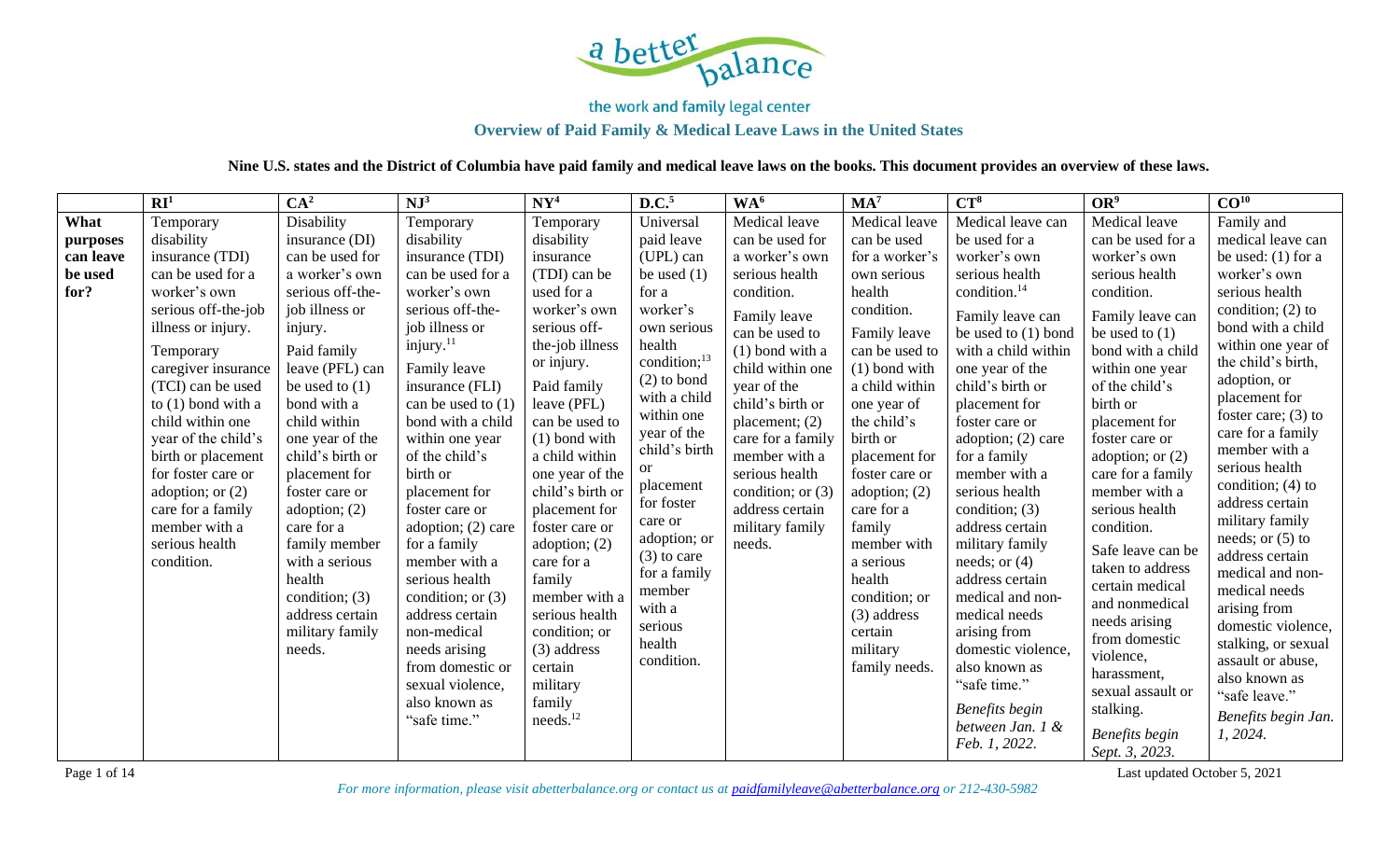

|                                                                                 | $\overline{\mathbb{R}I^1}$                                                                                                                                        | CA <sup>2</sup>                                                                                                                                                                                    | $NJ^3$                                                                                                                                           | NY <sup>4</sup>                                                                                                                                                                                         | D.C. <sup>5</sup>                                   | WA <sup>6</sup>               | MA <sup>7</sup>                                                                                                                                                                                                          | $CT^8$                                                                                                                                                                                                                                                                                                                                                                                                                                                                                      | OR <sup>9</sup>                                                                                                          | CO <sup>10</sup>                                                                                                                                                                                   |
|---------------------------------------------------------------------------------|-------------------------------------------------------------------------------------------------------------------------------------------------------------------|----------------------------------------------------------------------------------------------------------------------------------------------------------------------------------------------------|--------------------------------------------------------------------------------------------------------------------------------------------------|---------------------------------------------------------------------------------------------------------------------------------------------------------------------------------------------------------|-----------------------------------------------------|-------------------------------|--------------------------------------------------------------------------------------------------------------------------------------------------------------------------------------------------------------------------|---------------------------------------------------------------------------------------------------------------------------------------------------------------------------------------------------------------------------------------------------------------------------------------------------------------------------------------------------------------------------------------------------------------------------------------------------------------------------------------------|--------------------------------------------------------------------------------------------------------------------------|----------------------------------------------------------------------------------------------------------------------------------------------------------------------------------------------------|
| Who is<br>covered? <sup>15</sup>                                                | Employees covered<br>by the state<br>unemployment<br>insurance law,<br>except for public<br>employees, are<br>covered.                                            | Employees<br>covered by the<br>state<br>unemployment<br>insurance law,<br>except for most<br>public<br>employees, are<br>covered.                                                                  | Employees<br>covered by the<br>state<br>unemployment<br>insurance law are<br>covered, with<br>some exceptions<br>for public sector<br>employees. | Most private<br>sector<br>employees are<br>covered. <sup>16</sup>                                                                                                                                       | Most private<br>sector<br>employees<br>are covered. | All employees<br>are covered. | Employees<br>covered by the<br>state<br>unemployment<br>insurance law,<br>except for<br>some public<br>employees, are<br>covered.                                                                                        | Almost all private<br>sector and many<br>public sector<br>employees are<br>covered.                                                                                                                                                                                                                                                                                                                                                                                                         | Almost all<br>employees are<br>covered.                                                                                  | Almost all<br>employees are<br>covered.                                                                                                                                                            |
| Are public<br>sector<br>workers<br>automatic-<br>ally<br>covered? <sup>17</sup> | No. Public<br>employers can opt<br>in to coverage, as<br>can some unions<br>covering public<br>sector workers<br>through the<br>collective<br>bargaining process. | No, with a few<br>exceptions.<br>Many public<br>employers can<br>opt in to<br>coverage, but<br>may need to do<br>so through a<br>negotiated<br>agreement with<br>an authorized<br>bargaining unit. | Own health: No,<br>with a few<br>exceptions. Public<br>employers can opt<br>in to coverage.<br>Paid family leave:<br>Yes.                        | No. Public<br>employers can<br>opt in to<br>coverage and<br>unions<br>covering<br>public sector<br>workers can<br>opt in to paid<br>family leave<br>through the<br>collective<br>bargaining<br>process. | No.                                                 | Yes.                          | State<br>employees are<br>automatically<br>covered.<br>Local<br>government<br>employees are<br>not<br>automatically<br>covered.<br>Public sector<br>employers not<br>covered by<br>the law can<br>opt in to<br>coverage. | State employees<br>are covered if their<br>collective<br>bargaining unit has<br>negotiated<br>coverage or if they<br>are not in a<br>collective<br>bargaining unit.<br>Municipal<br>employees and<br>employees of a<br>local or regional<br>board of education<br>are covered if their<br>collective<br>bargaining unit has<br>negotiated<br>coverage or if they<br>are not in a<br>collective<br>bargaining unit and<br>their employer has<br>negotiated<br>coverage for<br>members of any | Yes, except<br>employees of<br>federal and tribal<br>governments.<br>Tribal<br>governments may<br>opt in to<br>coverage. | Yes. However,<br>local government<br>employers may<br>decline coverage.<br>Local government<br>employees whose<br>employers<br>declined coverage<br>can opt in to wage<br>replacement<br>benefits. |

Page 2 of 14 Last updated October 5, 2021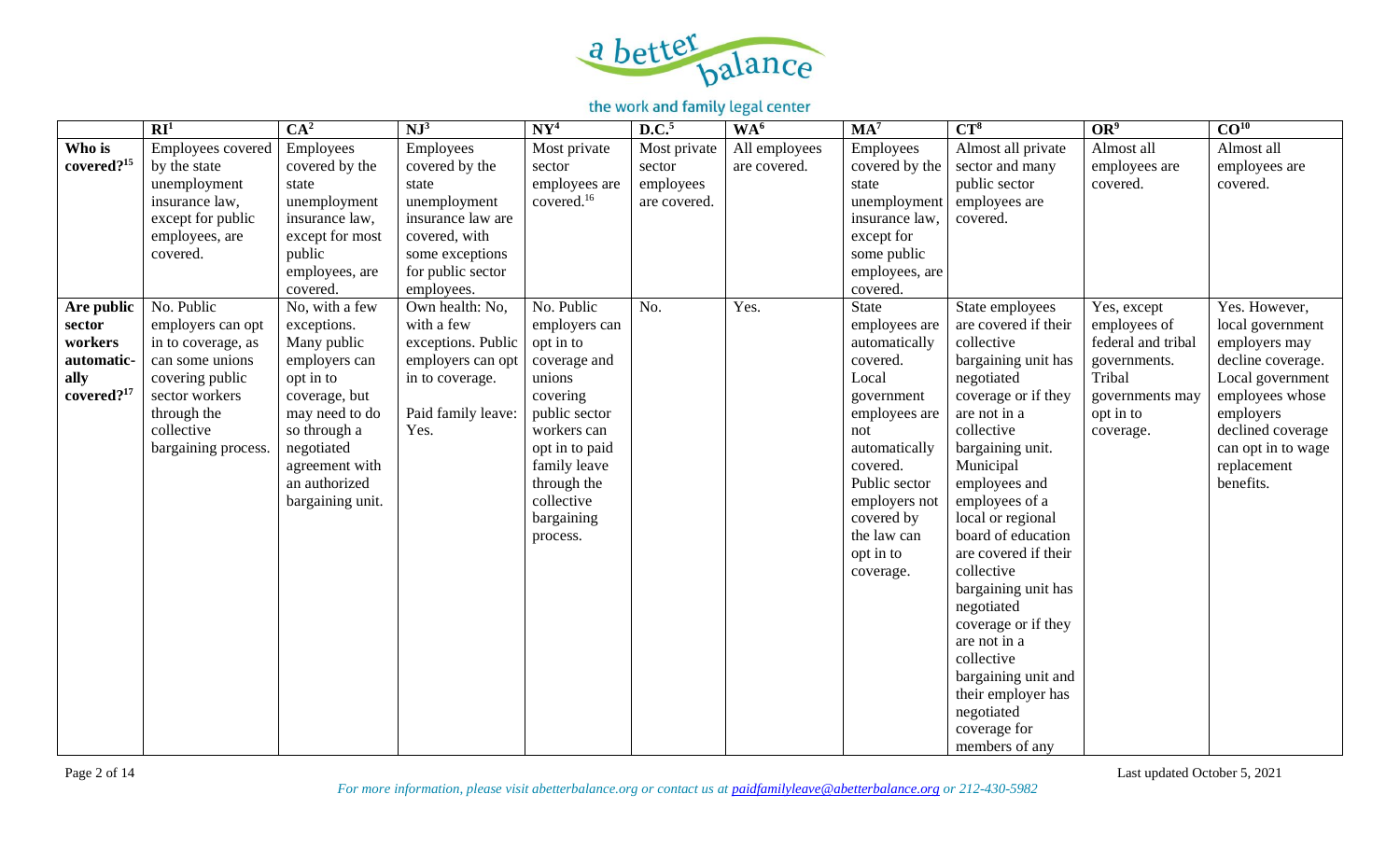

|                                                                     | $\mathbf{R} \mathbf{I}^1$                                                                                                                                                                                                                                                                                                                                     | CA <sup>2</sup>                                                                                                                                                                                                                                                   | NJ <sup>3</sup>                                                                                                                                                                                                                                                                           | NY <sup>4</sup>                                                                                                                                                                                                                                    | D.C. <sup>5</sup>                                                                                                                                                                                                                   | WA <sup>6</sup>                                                                                                                                                                                                                                                   | MA <sup>7</sup>                                                                                                                                                                                                                             | $CT^8$                                                                                                                                                                                                                                                                  | OR <sup>9</sup>                                                                                                                                                                                                                                               | CO <sup>10</sup>                                                                                                                                                                                                                                                                    |
|---------------------------------------------------------------------|---------------------------------------------------------------------------------------------------------------------------------------------------------------------------------------------------------------------------------------------------------------------------------------------------------------------------------------------------------------|-------------------------------------------------------------------------------------------------------------------------------------------------------------------------------------------------------------------------------------------------------------------|-------------------------------------------------------------------------------------------------------------------------------------------------------------------------------------------------------------------------------------------------------------------------------------------|----------------------------------------------------------------------------------------------------------------------------------------------------------------------------------------------------------------------------------------------------|-------------------------------------------------------------------------------------------------------------------------------------------------------------------------------------------------------------------------------------|-------------------------------------------------------------------------------------------------------------------------------------------------------------------------------------------------------------------------------------------------------------------|---------------------------------------------------------------------------------------------------------------------------------------------------------------------------------------------------------------------------------------------|-------------------------------------------------------------------------------------------------------------------------------------------------------------------------------------------------------------------------------------------------------------------------|---------------------------------------------------------------------------------------------------------------------------------------------------------------------------------------------------------------------------------------------------------------|-------------------------------------------------------------------------------------------------------------------------------------------------------------------------------------------------------------------------------------------------------------------------------------|
|                                                                     |                                                                                                                                                                                                                                                                                                                                                               |                                                                                                                                                                                                                                                                   |                                                                                                                                                                                                                                                                                           |                                                                                                                                                                                                                                                    |                                                                                                                                                                                                                                     |                                                                                                                                                                                                                                                                   |                                                                                                                                                                                                                                             | collective<br>bargaining unit.                                                                                                                                                                                                                                          |                                                                                                                                                                                                                                                               |                                                                                                                                                                                                                                                                                     |
| Are<br>domestic<br>workers<br>covered?                              | Yes, subject to a<br>low minimum<br>payment<br>requirement.                                                                                                                                                                                                                                                                                                   | Yes, subject to<br>a low minimum<br>payment<br>requirement.                                                                                                                                                                                                       | Yes, subject to a<br>low minimum<br>payment<br>requirement.                                                                                                                                                                                                                               | Full-time<br>domestic<br>workers (those<br>who work at<br>least 40 hours<br>per week for a<br>single<br>employer) are<br>covered.                                                                                                                  | Yes, subject<br>to a low<br>minimum<br>payment<br>requirement.                                                                                                                                                                      | Yes.                                                                                                                                                                                                                                                              | Yes.                                                                                                                                                                                                                                        | Yes.                                                                                                                                                                                                                                                                    | Yes.                                                                                                                                                                                                                                                          | Yes.                                                                                                                                                                                                                                                                                |
| Can self-<br>employed<br>workers<br>opt in to<br>coverage?          | No.                                                                                                                                                                                                                                                                                                                                                           | Yes.                                                                                                                                                                                                                                                              | No.                                                                                                                                                                                                                                                                                       | Yes.                                                                                                                                                                                                                                               | Yes.                                                                                                                                                                                                                                | Yes.                                                                                                                                                                                                                                                              | Yes.<br>Certain self-<br>employed<br>workers may<br>be covered<br>automatically.                                                                                                                                                            | Yes.                                                                                                                                                                                                                                                                    | Yes.                                                                                                                                                                                                                                                          | Yes.                                                                                                                                                                                                                                                                                |
| What are<br>the<br>require-<br>ments to<br>qualify for<br>benefits? | Workers must have<br>earned wages in 1<br>quarter of the<br>base period of at<br>least 200 times the<br>minimum wage<br>(currently, $$2,300$ ).<br>must have earned<br>income across the<br>base period of at<br>least 1.5 times the<br>worker's highest<br>earning quarter,<br>and must have<br>earned at least 400<br>times the minimum<br>wage (currently, | Workers must<br>have earned at<br>least \$300<br>during the base<br>period.<br>The base period<br>is the first 4 of<br>the 5 most<br>recently<br>completed<br>quarters or may<br>include earlier<br>quarters if the<br>worker was<br>unemployed<br>during part of | Workers must<br>have either<br>earned at least 20<br>times the<br>minimum wage<br>(currently, \$220)<br>in at least 20<br>weeks or earned<br>at least 1,000<br>times the<br>minimum wage<br>(currently,<br>\$11,000) during<br>the base year.<br>The base year is<br>the first 4 of the 5 | Own health:<br>Workers<br>generally must<br>have been<br>employed for<br>at least 4<br>consecutive<br>weeks by a<br>single<br>employer; $^{19}$<br>previously<br>qualified<br>workers<br>qualify<br>immediately<br>upon the start<br>of employment | While there<br>are no<br>formal<br>eligibility<br>requirements<br>specified in<br>the statute,<br>workers who<br>have worked<br>for covered<br>D.C.<br>employers<br>for less than<br>1 year may<br>receive a<br>prorated<br>benefit | Workers must<br>have worked at<br>least 820 hours<br>in the qualifying<br>period. <sup>20</sup><br>The qualifying<br>period means<br>the first 4 of the<br>5 most recently<br>completed<br>quarters or the 4<br>most recent<br>completed<br>quarters.<br>This can | Workers must<br>have earned a<br>minimum<br>amount<br>(currently,<br>\$5,400<br>during the<br>base period<br>and must meet<br>an earnings<br>requirement<br>tied to the<br>worker's<br>average<br>earnings that,<br>in effect,<br>means the | Workers must have<br>earned at least<br>\$2,325 during the<br>highest earning<br>quarter within the<br>base period.<br>The base period is<br>the first 4 of the 5<br>most recently<br>completed quarters.<br>This can combine<br>income from more<br>than one employer. | Workers must<br>have earned at<br>least \$1,000<br>during the base<br>year.<br>The base year is<br>the first 4 of the<br>last 5 completed<br>quarters or the 4<br>most recently<br>completed<br>quarters.<br>This can combine<br>income from<br>more than one | Workers must<br>have earned at<br>least \$2,500 during<br>the base period.<br>The base period is<br>the first 4 of the<br>last 5 completed<br>quarters or the 4<br>most recently<br>completed<br>quarters.<br>This can combine<br>income from more<br>than one<br>employer. $^{21}$ |

Page 3 of 14 Last updated October 5, 2021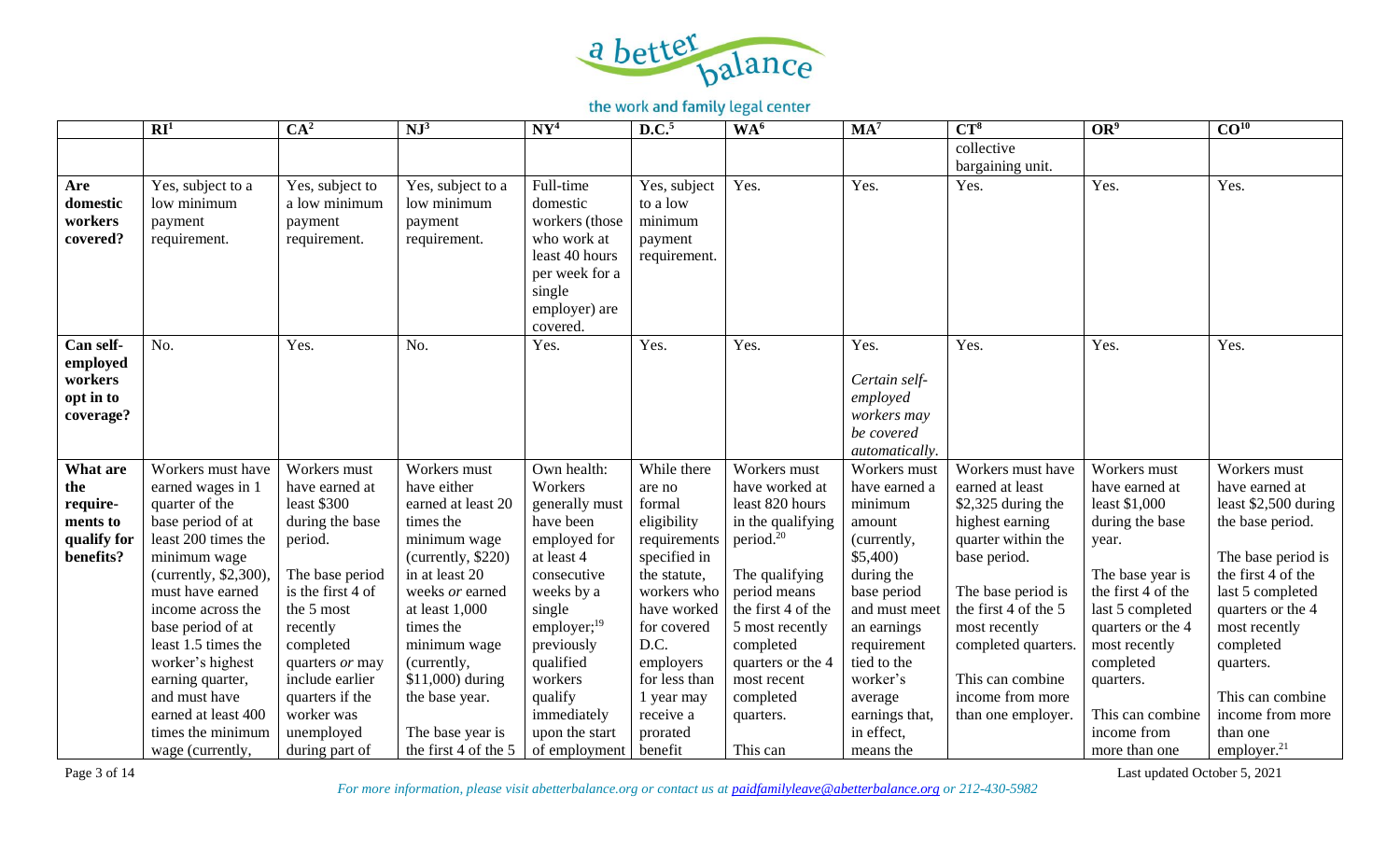

|          | RI <sup>1</sup>      | CA <sup>2</sup>       | $NJ^3$                       | $N Y^4$        | D.C. <sup>5</sup> | WA <sup>6</sup> | MA <sup>7</sup>             | $CT^8$               | OR <sup>9</sup>   | CO <sup>10</sup>                |
|----------|----------------------|-----------------------|------------------------------|----------------|-------------------|-----------------|-----------------------------|----------------------|-------------------|---------------------------------|
|          | \$4,600) over the    | the base              | most recently                | with a new     | amount.           | combine hours   | worker must                 |                      | employer.         |                                 |
|          | entire base period.  | period. <sup>18</sup> | completed                    | covered        |                   | worked at more  | have worked                 |                      |                   |                                 |
|          |                      |                       | quarters or the 4            | employer.      |                   | than one        | for a certain               |                      |                   |                                 |
|          | The base period is   | This can              | most recent                  | Paid family    |                   | employer.       | number of                   |                      |                   |                                 |
|          | the first 4 of the 5 | combine               | completed                    | leave:         |                   |                 | weeks.                      |                      |                   |                                 |
|          | most recently        | income from           | quarters or the 3            | Workers        |                   |                 |                             |                      |                   |                                 |
|          | completed quarters   | more than one         | most recent                  | generally must |                   |                 | The base                    |                      |                   |                                 |
|          | or the 4 most        | employer.             | completed                    | have been      |                   |                 | period is the               |                      |                   |                                 |
|          | recent completed     |                       | quarters and the             | employed by    |                   |                 | last 4                      |                      |                   |                                 |
|          | quarters.            |                       | portion of the               | their current  |                   |                 | completed                   |                      |                   |                                 |
|          |                      |                       | current quarter              | employer for   |                   |                 | quarters <i>or</i> the      |                      |                   |                                 |
|          | This can combine     |                       | that has already             | at least 26    |                   |                 | 3 most recent               |                      |                   |                                 |
|          | income from more     |                       | occurred.                    | consecutive    |                   |                 | completed                   |                      |                   |                                 |
|          | than one employer.   |                       |                              | weeks; those   |                   |                 | quarters and                |                      |                   |                                 |
|          |                      |                       | This can combine             | who work less  |                   |                 | the portion of              |                      |                   |                                 |
|          |                      |                       | income from<br>more than one | than 20 hours  |                   |                 | the current                 |                      |                   |                                 |
|          |                      |                       |                              | per week must  |                   |                 | quarter that<br>has already |                      |                   |                                 |
|          |                      |                       | employer.                    | have worked    |                   |                 | occurred.                   |                      |                   |                                 |
|          |                      |                       |                              | at least 175   |                   |                 |                             |                      |                   |                                 |
|          |                      |                       |                              | days for their |                   |                 | This can                    |                      |                   |                                 |
|          |                      |                       |                              | current        |                   |                 | combine                     |                      |                   |                                 |
|          |                      |                       |                              | employer.      |                   |                 | income from                 |                      |                   |                                 |
|          |                      |                       |                              |                |                   |                 | more than one               |                      |                   |                                 |
|          |                      |                       |                              |                |                   |                 | employer.                   |                      |                   |                                 |
| What     | A family member      | A family              | A family member              | A family       | A family          | A family        | A family                    | A family member      | A family member   | A family member                 |
| family   | includes a worker's  | member                | includes a                   | member         | member            | member          | member                      | includes a worker's  | includes a        | includes a                      |
| members  | child, parent,       | includes a            | worker's child,              | includes a     | includes a        | includes a      | includes a                  | spouse, sibling, son | worker's spouse   | worker's child,                 |
| are      | parent-in-law or     | worker's child,       | parent, parent-in-           | worker's       | worker's          | worker's child, | worker's                    | or daughter,         | or registered     | parent, parent of a             |
| covered? | parent of the        | parent,               | law, sibling,                | child, parent, | child,            | child's spouse  | spouse,                     | grandparent,         | domestic partner, | spouse or domestic              |
|          | worker's registered  | grandparent,          | grandparent,                 | parent-in-law, | parent,           | or domestic     | domestic                    | grandchild, parent,  | sibling, child,   | partner, spouse,                |
|          | domestic partner,    | grandchild,           | grandchild,                  | spouse,        | parent-in-        | partner,        | partner, child,             | parent-in-law, or    | child's spouse or | domestic partner, <sup>28</sup> |
|          | grandparent,         | sibling, spouse,      | spouse, registered           | grandchild,    | law, spouse,      | grandchild,     | parent, parent              | an individual        | domestic partner, | grandparent,                    |
|          | spouse, or           | registered            | domestic partner,            | grandparent,   | grandparent       | grandparent,    | of a spouse or              | related to the       | grandparent,      | grandparent of a                |
|          | registered domestic  | domestic              | civil union                  | or domestic    | sibling, or       | parent, parent- | domestic                    | employee by blood    | grandchild,       | spouse or domestic              |

*For more information, please visit abetterbalance.org or contact us at [paidfamilyleave@abetterbalance.org](mailto:paidfamilyleave@abetterbalance.org) or 212-430-5982* 

Page 4 of 14 Last updated October 5, 2021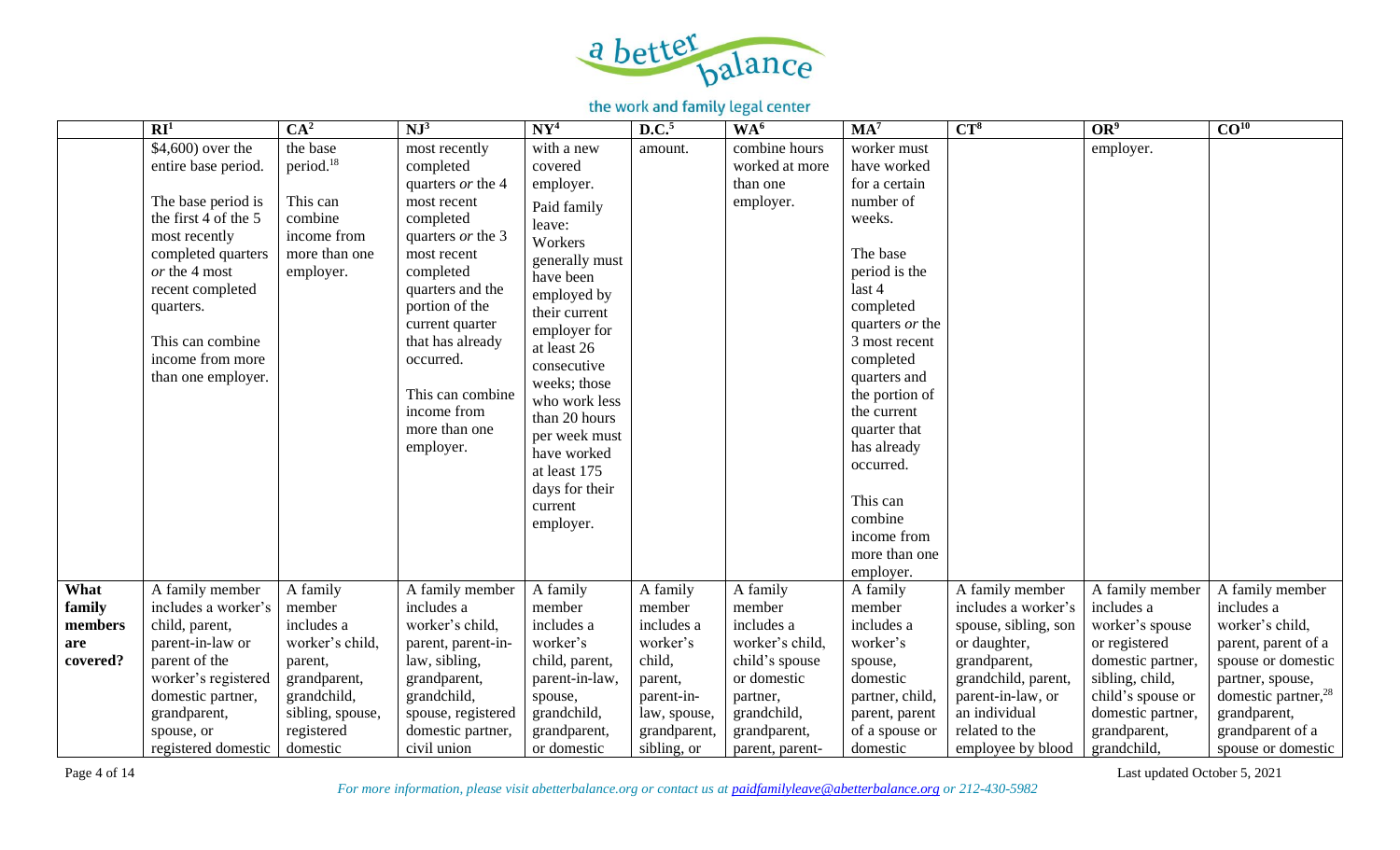

|            | $\mathbf{R}$ $\mathbf{I}^1$ | CA <sup>2</sup>        | $NJ^3$                       | NY <sup>4</sup>             | D.C. <sup>5</sup> | WA <sup>6</sup>                    | $MA^7$                      | $CT^8$                          | OR <sup>9</sup>                     | $\overline{CO^{10}}$                 |
|------------|-----------------------------|------------------------|------------------------------|-----------------------------|-------------------|------------------------------------|-----------------------------|---------------------------------|-------------------------------------|--------------------------------------|
|            | partner.                    | partner, or the        | partner, any other           | partner. <sup>23</sup> The  | registered        | in-law or parent                   | partner,                    | or affinity whose               | parent, parent-in-                  | partner,                             |
|            |                             | parent of a            | person related to            | law's                       | domestic          | of the worker's                    | grandchild,                 | close association               | law or parent of                    | grandchild,                          |
|            |                             | worker's               | the worker by                | definition of               | partner.          | registered                         | grandparent,                | the employee                    | the worker's                        | grandchild of a                      |
|            |                             | spouse or              | blood, and any               | domestic                    |                   | domestic                           | or sibling.                 | shows to be the                 | registered                          | spouse or domestic                   |
|            |                             | registered             | other person that            | partner is                  |                   | partner, sibling,                  | The law's                   | equivalent of those             | domestic partner,                   | partner, sibling,                    |
|            |                             | domestic               | the worker shows             | flexible and                |                   | spouse,                            | definition of               | family                          | or any individual                   | sibling of a spouse                  |
|            |                             | partner. <sup>22</sup> | to have a close              | does not                    |                   | registered                         | domestic                    | relationships. <sup>26</sup>    | related by blood                    | or domestic                          |
|            |                             |                        | association with             | require                     |                   | domestic                           | partner is                  |                                 | or affinity whose                   | partner, or as                       |
|            |                             |                        | the worker which             | registration. <sup>24</sup> |                   | partner, any                       | flexible and                |                                 | close association                   | shown by the                         |
|            |                             |                        | is the equivalent            |                             |                   | individual who                     | does not<br>require         |                                 | with a covered<br>individual is the | worker, any other<br>individual with |
|            |                             |                        | of a family<br>relationship. |                             |                   | regularly resides<br>in a worker's | registration. <sup>25</sup> |                                 | equivalent of a                     | whom the worker                      |
|            |                             |                        |                              |                             |                   | home where                         |                             |                                 | family                              | has a significant                    |
|            |                             |                        |                              |                             |                   | there is an                        |                             |                                 | relationship. <sup>27</sup>         | personal bond that                   |
|            |                             |                        |                              |                             |                   | expectation that                   |                             |                                 |                                     | is or is like a                      |
|            |                             |                        |                              |                             |                   | the worker care                    |                             |                                 |                                     | family                               |
|            |                             |                        |                              |                             |                   | for the                            |                             |                                 |                                     | relationship,                        |
|            |                             |                        |                              |                             |                   | individual, or                     |                             |                                 |                                     | regardless of                        |
|            |                             |                        |                              |                             |                   | any individual                     |                             |                                 |                                     | biological or legal                  |
|            |                             |                        |                              |                             |                   | where the                          |                             |                                 |                                     | relationship.                        |
|            |                             |                        |                              |                             |                   | relationship                       |                             |                                 |                                     |                                      |
|            |                             |                        |                              |                             |                   | creates the                        |                             |                                 |                                     |                                      |
|            |                             |                        |                              |                             |                   | expectation that                   |                             |                                 |                                     |                                      |
|            |                             |                        |                              |                             |                   | the worker care                    |                             |                                 |                                     |                                      |
|            |                             |                        |                              |                             |                   | for the                            |                             |                                 |                                     |                                      |
|            |                             |                        |                              |                             |                   | individual and                     |                             |                                 |                                     |                                      |
|            |                             |                        |                              |                             |                   | that individual                    |                             |                                 |                                     |                                      |
|            |                             |                        |                              |                             |                   | depends on the<br>worker for care. |                             |                                 |                                     |                                      |
| How is the | Workers cover the           | Workers cover          | Workers and                  | Workers and                 | Employers         | Workers and                        | Workers and                 | Workers cover the               | Workers and                         | Workers and                          |
| program    | full cost of both           | the full cost of       | employers share              | employers                   | cover the         | employers share                    | employers                   | full cost of all                | employers share                     | employers share                      |
| funded?    | TDI and TCI. Both           | both DI and            | the cost of TDI.             | share the cost              | full cost of      | the cost of                        | share the cost              | leave.                          | the costs of all                    | the cost of all                      |
|            | programs are                | PFL. Both              | Workers                      | of TDI.                     | UPL.              | medical leave.                     | of medical                  | Workers contribute              | leave. Employers                    | leave. Employers                     |
|            | funded by a single          | programs are           | contribute 0.47%             | Employers can               | Employers         | Employers can                      | leave.                      | $0.5\%$ of wages. <sup>37</sup> | can withhold up                     | can withhold up to                   |
|            | payroll deduction,          | funded by a            | of their wages.              | withhold 0.5%               | contribute a      | withhold up to                     | Employers                   |                                 | to 60% of the                       | 50% of the                           |

Page 5 of 14 Last updated October 5, 2021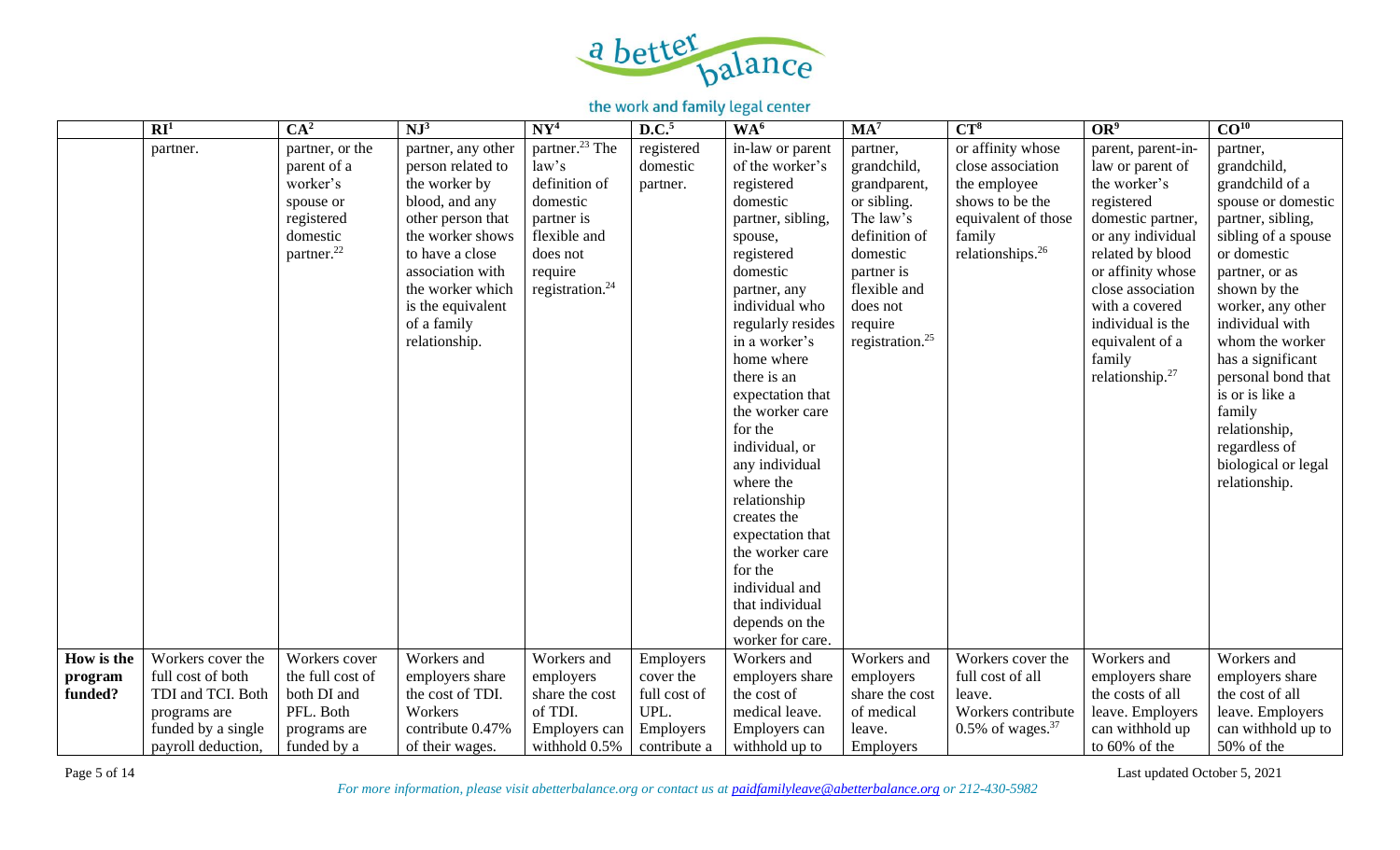

| RI <sup>1</sup>   | CA <sup>2</sup>           | $NJ^3$                        | $N Y^4$             | D.C. <sup>5</sup> | WA <sup>6</sup>        | MA <sup>7</sup>        | $CT^8$             | OR <sup>9</sup>             | CO <sup>10</sup>              |
|-------------------|---------------------------|-------------------------------|---------------------|-------------------|------------------------|------------------------|--------------------|-----------------------------|-------------------------------|
| currently set at  | single payroll            | Employers                     | of workers'         | percentage        | 45% of the             | can withhold           | Contributions do   | contribution from           | premium from                  |
| 1.3% of wages.    | deduction,                | contribute a                  | wages to pay        | of workers'       | premium from           | up to $40\%$ of        | not apply to wages | workers' wages;             | workers' wages;               |
| This deduction    | currently set at          | percentage of                 | for coverage,       | wages,            | workers' wages;        | the premium            | above the Social   | employers cover             | employers cover               |
| does not apply to | $1.2\%$ of                | workers' wages                | up to               | currently set     | employers cover        | from workers'          | Security           | the remaining               | the remaining                 |
| wages above       | wages. <sup>29</sup> This | ranging from                  | \$0.60/week;        | at 0.62%.         | the remaining          | wages;                 | contribution base. | costs. Employers            | cost. <sup>39</sup> Employers |
| \$74,000/year.    | deduction does            | 0.10% to 0.75%.               | employers           |                   | cost. <sup>32</sup>    | employers              |                    | with fewer than             | with fewer than 10            |
|                   | not apply to              | The percentage                | cover the           |                   | Employers with         | cover the              |                    | 25 employees are            | employees are not             |
|                   | wages above               | contribution for              | remaining           |                   | fewer than 50          | remaining              |                    | not required to             | required to pay the           |
|                   | \$128,298/year.           | employees does                | cost. <sup>31</sup> |                   | employees in           | cost. <sup>35</sup>    |                    | pay the employer            | employer portion.             |
|                   |                           | not apply to a                | Workers cover       |                   | Washington             | Employers              |                    | contribution. <sup>38</sup> |                               |
|                   |                           | worker's wages                | the full cost of    |                   | State are not          | with fewer             |                    |                             | Initially, the total          |
|                   |                           | above                         | PFL. The            |                   | required to pay        | than 25                |                    | The total                   | premium will be               |
|                   |                           | \$138,200/year;               | program is          |                   | the employer           | employees in           |                    | premium will not            | 0.9% of wages. $40$           |
|                   |                           | the percentage                | funded by a         |                   | portion. <sup>33</sup> | Massachusetts          |                    | exceed 1% of                |                               |
|                   |                           | contribution for              | payroll             |                   | Currently, the         | are not                |                    | wages.                      | Premiums do not               |
|                   |                           | employers does                | deduction,          |                   | total premium          | required to            |                    |                             | apply to wages                |
|                   |                           | not apply to a                | currently set at    |                   | for medical            | pay the                |                    | Premiums do not             | above the Social              |
|                   |                           | worker's wages                | 0.511% of           |                   | leave is about         | employer               |                    | apply to wages              | Security                      |
|                   |                           | above                         | wages. This         |                   | $0.27\%$ of wages.     | portion. <sup>36</sup> |                    | above                       | contribution base.            |
|                   |                           | \$36,200/year.                | deduction           |                   | Workers cover          | Workers                |                    | \$132,900/year.             |                               |
|                   |                           | Workers cover                 | does not apply      |                   | the full cost of       | cover the full         |                    |                             | Premiums begin                |
|                   |                           | the full cost of              | to wages            |                   | family leave.          | cost of family         |                    | <b>Contributions</b>        | January 1, 2023.              |
|                   |                           | FLI. The program              | above an            |                   | Currently, the         | leave.                 |                    | begin January 1,            |                               |
|                   |                           | is funded by a                | average of          |                   | premium is             | Initially, the         |                    | 2023.                       |                               |
|                   |                           | payroll deduction,            | \$1,450.17/         |                   | about 0.13% of         | total premium          |                    |                             |                               |
|                   |                           | currently set at              | week.               |                   | wages. <sup>34</sup>   | for family and         |                    |                             |                               |
|                   |                           | $0.28\%$ of wages.            |                     |                   | Premiums do            | medical leave          |                    |                             |                               |
|                   |                           | This deduction                |                     |                   | not apply to           | is 0.75% of            |                    |                             |                               |
|                   |                           | does not apply to             |                     |                   | wages above the        | wages.                 |                    |                             |                               |
|                   |                           | wages above                   |                     |                   | <b>Social Security</b> |                        |                    |                             |                               |
|                   |                           | \$138,200/year. <sup>30</sup> |                     |                   | contribution           | Premiums do            |                    |                             |                               |
|                   |                           |                               |                     |                   | base.                  | not apply to           |                    |                             |                               |
|                   |                           |                               |                     |                   |                        | wages above            |                    |                             |                               |
|                   |                           |                               |                     |                   |                        | the Social             |                    |                             |                               |

Page 6 of 14 Last updated October 5, 2021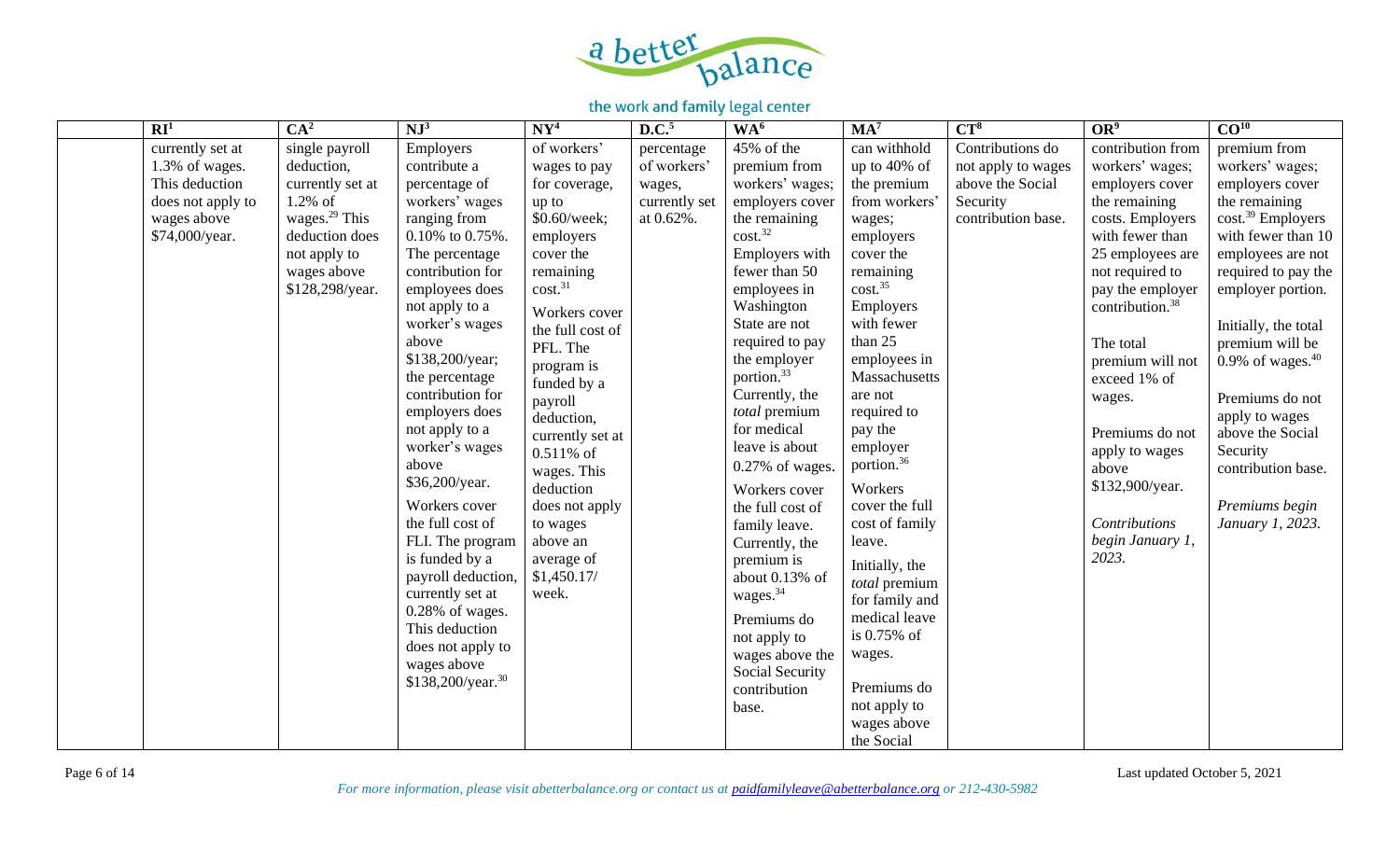

|                                                             | RI <sup>1</sup>                                                                                                                                                    | CA <sup>2</sup>                                                                                                  | $NJ^3$                                                                      | NY <sup>4</sup>                                                                                                                  | D.C. <sup>5</sup>                                                                                                                                                                                                                                                                            | WA <sup>6</sup>                                                                                                                                                                                                                                                     | $MA^7$                                                                                                                                                                                                                                                                       | $CT^8$                                                                                                                                                                                                                                           | OR <sup>9</sup>                                                                                                                                                                                                                                                | CO <sup>10</sup>                                                                                                                                                                                                                                            |
|-------------------------------------------------------------|--------------------------------------------------------------------------------------------------------------------------------------------------------------------|------------------------------------------------------------------------------------------------------------------|-----------------------------------------------------------------------------|----------------------------------------------------------------------------------------------------------------------------------|----------------------------------------------------------------------------------------------------------------------------------------------------------------------------------------------------------------------------------------------------------------------------------------------|---------------------------------------------------------------------------------------------------------------------------------------------------------------------------------------------------------------------------------------------------------------------|------------------------------------------------------------------------------------------------------------------------------------------------------------------------------------------------------------------------------------------------------------------------------|--------------------------------------------------------------------------------------------------------------------------------------------------------------------------------------------------------------------------------------------------|----------------------------------------------------------------------------------------------------------------------------------------------------------------------------------------------------------------------------------------------------------------|-------------------------------------------------------------------------------------------------------------------------------------------------------------------------------------------------------------------------------------------------------------|
|                                                             |                                                                                                                                                                    |                                                                                                                  |                                                                             |                                                                                                                                  |                                                                                                                                                                                                                                                                                              |                                                                                                                                                                                                                                                                     | Security<br>contribution<br>base.                                                                                                                                                                                                                                            |                                                                                                                                                                                                                                                  |                                                                                                                                                                                                                                                                |                                                                                                                                                                                                                                                             |
| What<br>percentage<br>of wages<br>do<br>workers<br>receive? | About 60% of a<br>worker's average<br>weekly wage<br>(formally, $4.62%$<br>of a worker's<br>wages in the<br>highest earning<br>quarter of the base<br>$year)^{41}$ | Between 60%<br>and 70% of a<br>worker's<br>average weekly<br>wage,<br>depending on<br>their income <sup>42</sup> | 85% of a<br>worker's average<br>weekly wage                                 | Own health:<br>50% of a<br>worker's<br>average<br>weekly wage<br>Family leave:<br>67% of a<br>worker's<br>average<br>weekly wage | 90% of a<br>worker's<br>average<br>weekly<br>wage up to<br>an amount<br>equal to 40<br>times 150%<br>of the D.C.<br>minimum<br>wage and<br>50% of a<br>worker's<br>average<br>weekly<br>wage above<br>an amount<br>equal to 40<br>times 150%<br>of the D.C.<br>minimum<br>wage <sup>43</sup> | 90% of a<br>worker's<br>average weekly<br>wage up to an<br>amount equal to<br>50% of the<br>statewide<br>average weekly<br>wage and 50%<br>of a worker's<br>average weekly<br>wage above an<br>amount equal to<br>50% of the<br>statewide<br>average weekly<br>wage | 80% of a<br>worker's<br>average<br>weekly wage<br>up to an<br>amount equal<br>to 50% of the<br>statewide<br>average<br>weekly wage<br>and 50% of a<br>worker's<br>average<br>weekly wage<br>above an<br>amount equal<br>to 50% of the<br>statewide<br>average<br>weekly wage | $\overline{95\%}$ of a worker's<br>average weekly<br>wage up to an<br>amount equal to 40<br>times the state<br>minimum wage<br>and 60% of a<br>worker's average<br>weekly wage above<br>an amount equal to<br>40 times the state<br>minimum wage | 100% of a<br>worker's average<br>weekly wage up<br>to an amount<br>equal to 65% of<br>the statewide<br>average weekly<br>wage and 50% of<br>a worker's<br>average weekly<br>wage above an<br>amount equal to<br>65% of the<br>statewide average<br>weekly wage | 90% of a worker's<br>average weekly<br>wage up to an<br>amount equal to<br>50% of the<br>statewide average<br>weekly wage, and<br>50% of a worker's<br>average weekly<br>wage above an<br>amount equal to<br>50% of the<br>statewide average<br>weekly wage |
| What is the<br>maximum<br>weekly<br>benefit?                | 85% of the<br>statewide average<br>weekly wage<br>Current:<br>\$978/week                                                                                           | About 100% of<br>the statewide<br>average weekly<br>wage<br>Current:<br>$$1,357$ /week                           | $70\%$ of the<br>statewide average<br>weekly wage<br>Current:<br>\$903/week | Own health:<br>\$170/week<br>Family leave:<br>67% of the<br>statewide<br>average<br>weekly wage<br>Current:                      | \$1,009 per<br>week,<br>adjusted<br>annually<br>based on<br>inflation                                                                                                                                                                                                                        | 90% of the<br>statewide<br>average weekly<br>wage<br>Current:<br>$$1,206$ /week                                                                                                                                                                                     | \$850 per<br>week initially,<br>adjusted<br>annually after<br>the first year<br>to 64% of the<br>statewide<br>average<br>weekly wage                                                                                                                                         | 60 times the state<br>minimum wage<br>When benefits<br>begin in 2022, the<br>maximum weekly<br>benefit will be<br>\$780.                                                                                                                         | 120% of the<br>statewide average<br>weekly wage                                                                                                                                                                                                                | $$1,100$ per week<br>initially, adjusted<br>annually after the<br>first year to 90%<br>of the statewide<br>average weekly<br>wage                                                                                                                           |

Page 7 of 14 Last updated October 5, 2021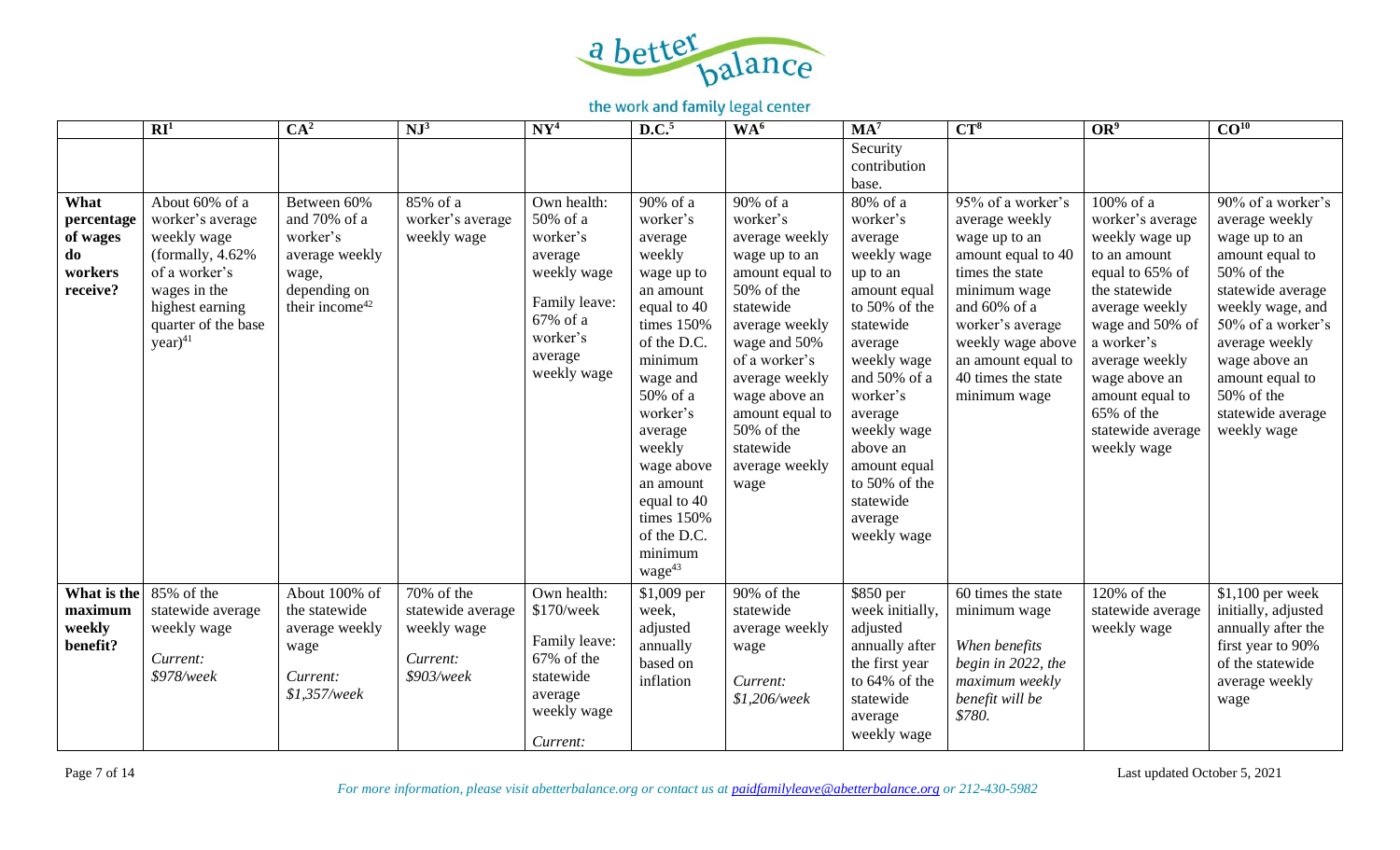

|                                                         | $\mathbf{R} \mathbf{I}^1$                                                                                                                                                                                                                                                                                       | CA <sup>2</sup>                                                                                                                                                                                           | $NJ^3$                                                                                                                                                                                               | $N Y^4$                                                                                                                                                                                                                       | D.C. <sup>5</sup>                                                                                                                                                                                                                                                                                                                                                                                                            | WA <sup>6</sup>                                                                                                                                                                                                                                                                                                                                                                                                                                                    | MA <sup>7</sup>                                                                                                                                                                                                                                                                            | $CT^8$                                                                                                                                                                                                                                                                                                                                                                                                                                                             | OR <sup>9</sup>                                                                                                                                                                                                                                                                                                                                                                                                                                                                                                   | $\overline{CO^{10}}$                                                                                                                                                                                                                                                                                                                                                                                                                                                                             |
|---------------------------------------------------------|-----------------------------------------------------------------------------------------------------------------------------------------------------------------------------------------------------------------------------------------------------------------------------------------------------------------|-----------------------------------------------------------------------------------------------------------------------------------------------------------------------------------------------------------|------------------------------------------------------------------------------------------------------------------------------------------------------------------------------------------------------|-------------------------------------------------------------------------------------------------------------------------------------------------------------------------------------------------------------------------------|------------------------------------------------------------------------------------------------------------------------------------------------------------------------------------------------------------------------------------------------------------------------------------------------------------------------------------------------------------------------------------------------------------------------------|--------------------------------------------------------------------------------------------------------------------------------------------------------------------------------------------------------------------------------------------------------------------------------------------------------------------------------------------------------------------------------------------------------------------------------------------------------------------|--------------------------------------------------------------------------------------------------------------------------------------------------------------------------------------------------------------------------------------------------------------------------------------------|--------------------------------------------------------------------------------------------------------------------------------------------------------------------------------------------------------------------------------------------------------------------------------------------------------------------------------------------------------------------------------------------------------------------------------------------------------------------|-------------------------------------------------------------------------------------------------------------------------------------------------------------------------------------------------------------------------------------------------------------------------------------------------------------------------------------------------------------------------------------------------------------------------------------------------------------------------------------------------------------------|--------------------------------------------------------------------------------------------------------------------------------------------------------------------------------------------------------------------------------------------------------------------------------------------------------------------------------------------------------------------------------------------------------------------------------------------------------------------------------------------------|
|                                                         |                                                                                                                                                                                                                                                                                                                 |                                                                                                                                                                                                           |                                                                                                                                                                                                      | \$971.61/week                                                                                                                                                                                                                 |                                                                                                                                                                                                                                                                                                                                                                                                                              |                                                                                                                                                                                                                                                                                                                                                                                                                                                                    |                                                                                                                                                                                                                                                                                            |                                                                                                                                                                                                                                                                                                                                                                                                                                                                    |                                                                                                                                                                                                                                                                                                                                                                                                                                                                                                                   |                                                                                                                                                                                                                                                                                                                                                                                                                                                                                                  |
| For how<br>long can a<br>worker<br>receive<br>benefits? | Own health: Up to<br>30 weeks in a 52-<br>week period. <sup>44</sup><br>Family leave: Up<br>to 4 weeks in a 52-<br>week period.<br>Total: Up to 30<br>weeks in a 52-<br>week period.<br>When the program<br>is fully phased in in<br>2023, workers will<br>be able to take up<br>to 6 weeks of<br>family leave. | Own health: Up<br>to 52 weeks for<br>any period of<br>disability. <sup>45</sup><br>Family leave:<br>Up to 8 weeks<br>in a 12-month<br>period.<br>California does<br>not specify a<br>cumulative<br>limit. | Own health: Up<br>to 26 weeks for<br>any period of<br>disability. <sup>46</sup><br>Family leave: Up<br>to 12 weeks in a<br>12-month period.<br>New Jersey does<br>not specify a<br>cumulative limit. | Own health:<br>Up to $26$<br>weeks for any<br>period of<br>disability or in<br>any 52-week<br>period.<br>Family leave:<br>Up to $12$<br>weeks in a 52-<br>week period.<br>Total: Up to<br>26 weeks in a<br>52-week<br>period. | Own health:<br>Up to $6$<br>weeks in a<br>52-week<br>period. <sup>47</sup><br>Caring for a<br>seriously ill<br>relative: Up<br>to 6 weeks<br>in a 52-<br>week<br>period.<br>Bonding<br>with a new<br>child: Up to<br>8 weeks in a<br>52-week<br>period.<br>Total: Up to<br>8 weeks in a<br>52-week<br>period.<br>Workers<br>with certain<br>pregnancy-<br>related<br>health needs<br>may receive<br>up to an<br>additional 2 | Own health: Up<br>to 12 weeks in a<br>52-week<br>period. <sup>49</sup><br>Family leave:<br>Up to 12 weeks<br>in a 52-week<br>period. <sup>50</sup><br>Total: Up to 16<br>weeks in a 52-<br>week period. <sup>51</sup><br>Workers with<br>certain<br>pregnancy-<br>related health<br>needs may<br>receive up to an<br>additional 2<br>weeks of<br>benefits, which<br>can be<br>combined with<br>other uses up to<br>a total of 18<br>weeks in a 52-<br>week period. | Own health:<br>Up to $20$<br>weeks in any<br>benefit year.<br>Family leave:<br>Up to $12$<br>weeks in any<br>benefit year.<br>Total: Up to<br>26 weeks in<br>any benefit<br>year.<br>Military<br>caregivers<br>can receive up<br>to 26 weeks of<br>family leave<br>in any benefit<br>year. | Own health: Up to<br>12 weeks in a 12-<br>month period.<br>Family leave: Up<br>to 12 weeks in a<br>12-month period.<br>Safe time: Up to 12<br>days in a 12-month<br>period.<br>Total: Up to 12<br>weeks in a 12-<br>month period.<br>Workers with<br>certain pregnancy-<br>related health<br>needs may receive<br>up to an additional<br>2 weeks of benefits,<br>which can be<br>combined with<br>other uses up to a<br>total of 14 weeks in<br>a 12-month period. | Own health: Up<br>to 12 weeks in<br>any benefit year.<br>Family leave: Up<br>to 12 weeks in<br>any benefit year.<br>Safe leave: Up to<br>12 weeks in any<br>benefit year.<br>Total: Up to 12<br>weeks in any<br>benefit year.<br>Workers with<br>certain<br>pregnancy-and<br>childbirth-related<br>health needs<br>(including)<br>lactation) may<br>receive up to an<br>additional 2<br>weeks of benefits,<br>which can be<br>combined with<br>other uses up to a<br>total of 14 weeks<br>in any benefit<br>year. | Own health: Up to<br>12 weeks in an<br>application year.<br>Family leave: Up<br>to 12 weeks in an<br>application year.<br>Safe leave: Up to<br>12 weeks in an<br>application year.<br>Total: Up to 12<br>weeks in an<br>application year.<br>Workers with<br>certain pregnancy-<br>and childbirth-<br>related health<br>needs may receive<br>up to an additional<br>4 weeks of<br>benefits, which can<br>be combined with<br>other uses up to a<br>total of 16 weeks<br>in a 12-month<br>period. |

Page 8 of 14 Last updated October 5, 2021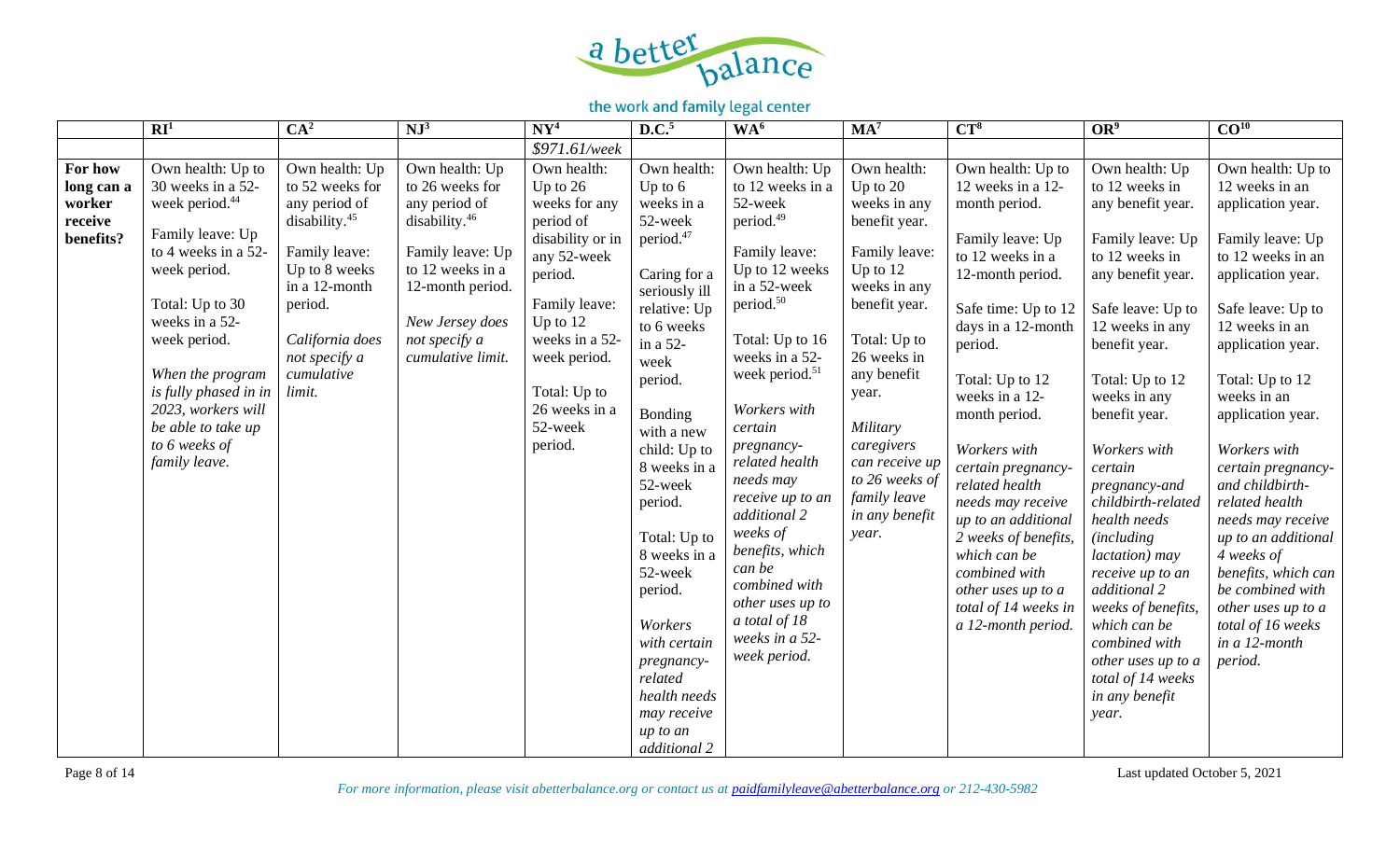

|                                             | $\overline{\mathbb{R}I^1}$ | CA <sup>2</sup>                                                                          | NJ <sup>3</sup>                                                                                                                                                                                                                                                                                                | NY <sup>4</sup>                                                                             | D.C. <sup>5</sup>                                                                                                                                                                                    | WA <sup>6</sup>                                                                                                                              | $MA^7$                                                  | $CT^8$ | OR <sup>9</sup> | $\overline{CO^{10}}$ |
|---------------------------------------------|----------------------------|------------------------------------------------------------------------------------------|----------------------------------------------------------------------------------------------------------------------------------------------------------------------------------------------------------------------------------------------------------------------------------------------------------------|---------------------------------------------------------------------------------------------|------------------------------------------------------------------------------------------------------------------------------------------------------------------------------------------------------|----------------------------------------------------------------------------------------------------------------------------------------------|---------------------------------------------------------|--------|-----------------|----------------------|
|                                             |                            |                                                                                          |                                                                                                                                                                                                                                                                                                                |                                                                                             | weeks of<br>benefits,<br>which can<br>be combined<br>with other<br>uses up to a<br>total of 10<br>weeks in a<br>$52$ -week<br>period.<br>After<br>October 1,<br>2022, the<br>maximum                 |                                                                                                                                              |                                                         |        |                 |                      |
|                                             |                            |                                                                                          |                                                                                                                                                                                                                                                                                                                |                                                                                             | leave<br>duration                                                                                                                                                                                    |                                                                                                                                              |                                                         |        |                 |                      |
|                                             |                            |                                                                                          |                                                                                                                                                                                                                                                                                                                |                                                                                             | may vary. <sup>48</sup>                                                                                                                                                                              |                                                                                                                                              |                                                         |        |                 |                      |
| Is there an<br>unpaid<br>waiting<br>period? | No.                        | Own health:<br>Yes-there is a<br>7-day unpaid<br>waiting period.<br>Family leave:<br>No. | Own health:<br>Yes—there is a 7-<br>day unpaid<br>waiting period. <sup>52</sup><br>However, if a<br>worker is eligible<br>for benefits<br>during each of 3<br>consecutive<br>weeks after the<br>waiting period,<br>that worker can<br>also be paid<br>benefits for the<br>waiting period.<br>Family leave: No. | Own health:<br>Yes-there is<br>a 7-day unpaid<br>waiting<br>period.<br>Family leave:<br>No. | Typically,<br>yes—there<br>is a 1-week<br>unpaid<br>waiting<br>period.<br>Due to the<br>public<br>health<br>emergency,<br>the unpaid<br>waiting<br>period is<br>temporarily<br>waived. <sup>53</sup> | Own health and<br>family leave<br>other than<br>bonding leave:<br>Yes—there is a<br>7-day unpaid<br>waiting period.<br>Bonding leave:<br>No. | Yes-there is<br>a 7-day<br>unpaid<br>waiting<br>period. | No.    | No.             | No.                  |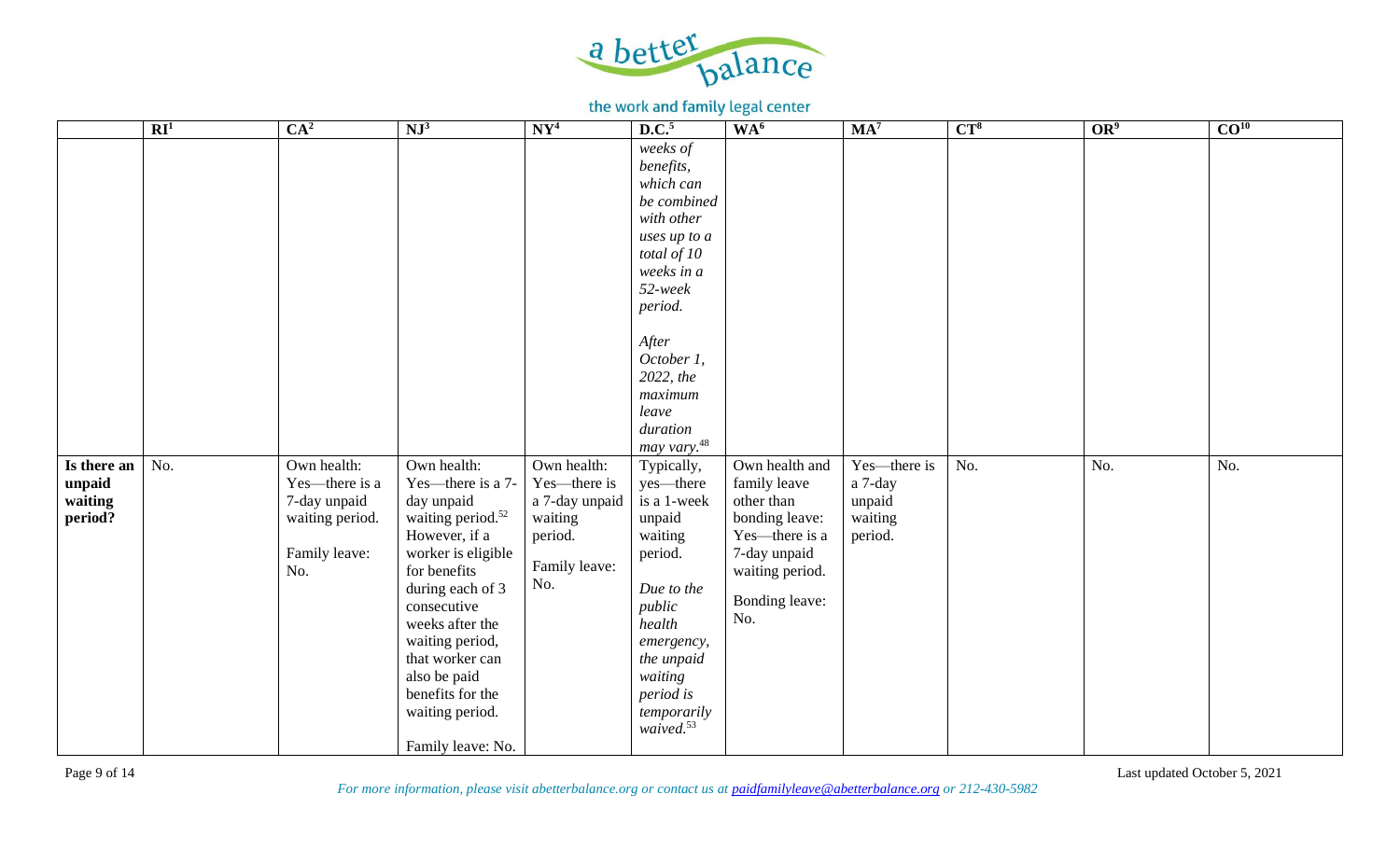

|                                                                                  | $\overline{\mathbf{R}\mathbf{I}^1}$                                                                                                                                                                              | CA <sup>2</sup>                                                                                                                                                                                                                     | $NJ^3$                                                                                                                                                                                                                                                    | $N Y^4$                                                                                                                                                                             | D.C. <sup>5</sup>                                                                                                                            | WA <sup>6</sup>                                                                                                                                                                                                                          | MA <sup>7</sup>                                                                                                                                                                                                                              | $CT^8$                                                                                                                                                                                                                                                                                                           | OR <sup>9</sup>                                                                                                                                                                                                                                    | CO <sup>10</sup>                                                                                                                                                                                                                                  |
|----------------------------------------------------------------------------------|------------------------------------------------------------------------------------------------------------------------------------------------------------------------------------------------------------------|-------------------------------------------------------------------------------------------------------------------------------------------------------------------------------------------------------------------------------------|-----------------------------------------------------------------------------------------------------------------------------------------------------------------------------------------------------------------------------------------------------------|-------------------------------------------------------------------------------------------------------------------------------------------------------------------------------------|----------------------------------------------------------------------------------------------------------------------------------------------|------------------------------------------------------------------------------------------------------------------------------------------------------------------------------------------------------------------------------------------|----------------------------------------------------------------------------------------------------------------------------------------------------------------------------------------------------------------------------------------------|------------------------------------------------------------------------------------------------------------------------------------------------------------------------------------------------------------------------------------------------------------------------------------------------------------------|----------------------------------------------------------------------------------------------------------------------------------------------------------------------------------------------------------------------------------------------------|---------------------------------------------------------------------------------------------------------------------------------------------------------------------------------------------------------------------------------------------------|
| Are<br>workers<br>entitled to<br>have their<br>jobs back<br>when they<br>return? | Own health: No.<br>Family leave:<br>Yes. <sup>54</sup><br>Workers may have<br>protections under<br>other laws, such as<br>the FMLA or the<br>Rhode Island<br>Parental and<br><b>Family Medical</b><br>Leave Act. | No.<br>Workers may<br>have<br>protections<br>under other<br>laws, such as<br>the FMLA or<br>the California<br><b>Family Rights</b><br>Act.                                                                                          | The law was<br>amended to add<br>additional anti-<br>retaliation<br>provisions, which<br>may be clarified<br>by regulation. $55$<br>Workers may<br>have protections<br>under other laws.<br>such as the<br>FMLA or the New<br>Jersey Family<br>Leave Act. | Own health:<br>No.<br>Family leave:<br>Yes. <sup>56</sup><br>Workers may<br>have<br>protections<br>under other<br>laws, such as<br>the FMLA.                                        | No.<br>Workers<br>may have<br>protections<br>under other<br>laws, such<br>as the<br>FMLA or<br>the D.C.<br>Family &<br>Medical<br>Leave Act. | Yes, but only<br>for workers who<br>meet specific<br>eligibility<br>criteria similar<br>to those for the<br>FMLA. <sup>57</sup><br>Workers may<br>have protections<br>under other<br>laws, such as<br>the FMLA.                          | Yes. <sup>58</sup><br>Workers may<br>have<br>protections<br>under other<br>laws, such as<br>the FMLA or<br>the<br><b>Massachusetts</b><br>Parental<br>Leave Act.                                                                             | Yes, if they have<br>been employed by<br>their employer for<br>at least 3 months<br>before requesting<br>leave, except for<br>leaves taken for<br>safe time. <sup>59</sup><br>Workers may also<br>have protections<br>under other laws,<br>such as the FMLA<br>or Connecticut's<br>family violence<br>leave law. | Yes, if they have<br>been employed<br>by their employer<br>for at least 90<br>days before<br>taking leave. <sup>60</sup><br>Workers may also<br>have protections<br>under other laws,<br>such as the<br>FMLA or the<br>Oregon Family<br>Leave Act. | Yes, if they have<br>been employed by<br>their employer for<br>at least 180 days<br>before taking<br>leave. <sup>61</sup><br>Workers may also<br>have protections<br>under other laws,<br>such as the FMLA<br>or the Colorado<br>Family Care Act. |
| How is the<br>insurance<br>provided?                                             | All covered<br>workers are<br>covered through<br>the state fund.                                                                                                                                                 | By default,<br>workers are<br>covered<br>through the<br>state fund.<br>Employers can<br>apply for<br>approval of a<br>voluntary plan,<br>which must<br>provide benefits<br>greater than<br>those available<br>through the<br>state. | By default,<br>workers are<br>covered through<br>the state fund.<br>Employers can<br>apply for<br>approval of a<br>private plan,<br>which must<br>provide benefits<br>at least equivalent<br>to those available<br>through the state.                     | Employers can<br>provide<br>coverage by<br>purchasing<br>insurance<br>(either from<br>the state fund<br>or a private<br>insurer) or by<br>becoming an<br>approved self-<br>insurer. | All covered<br>workers are<br>covered<br>through the<br>district fund                                                                        | By default,<br>workers are<br>covered by the<br>state fund.<br>Employers can<br>apply for<br>approval of a<br>voluntary plan,<br>which must<br>provide benefits<br>at least<br>equivalent to<br>those available<br>through the<br>state. | By default,<br>workers are<br>covered by<br>the state fund.<br>Employers<br>can apply for<br>approval of a<br>private plan,<br>which must<br>provide<br>benefits at<br>least<br>equivalent to<br>those<br>available<br>through the<br>state. | By default,<br>workers are<br>covered by the<br>state fund.<br>Employers can<br>apply for approval<br>of a private plan,<br>which must<br>provide benefits at<br>least equivalent to<br>those available<br>through the state.                                                                                    | By default,<br>workers are<br>covered by the<br>state fund.<br>Employers can<br>apply for<br>approval of an<br>equivalent plan,<br>which must<br>provide benefits<br>at least equivalent<br>to those available<br>through the state.               | By default,<br>workers are<br>covered by the<br>state fund.<br>Employers can<br>apply for approval<br>of a private plan,<br>which must<br>provide benefits at<br>least equivalent to<br>those available<br>through the state.                     |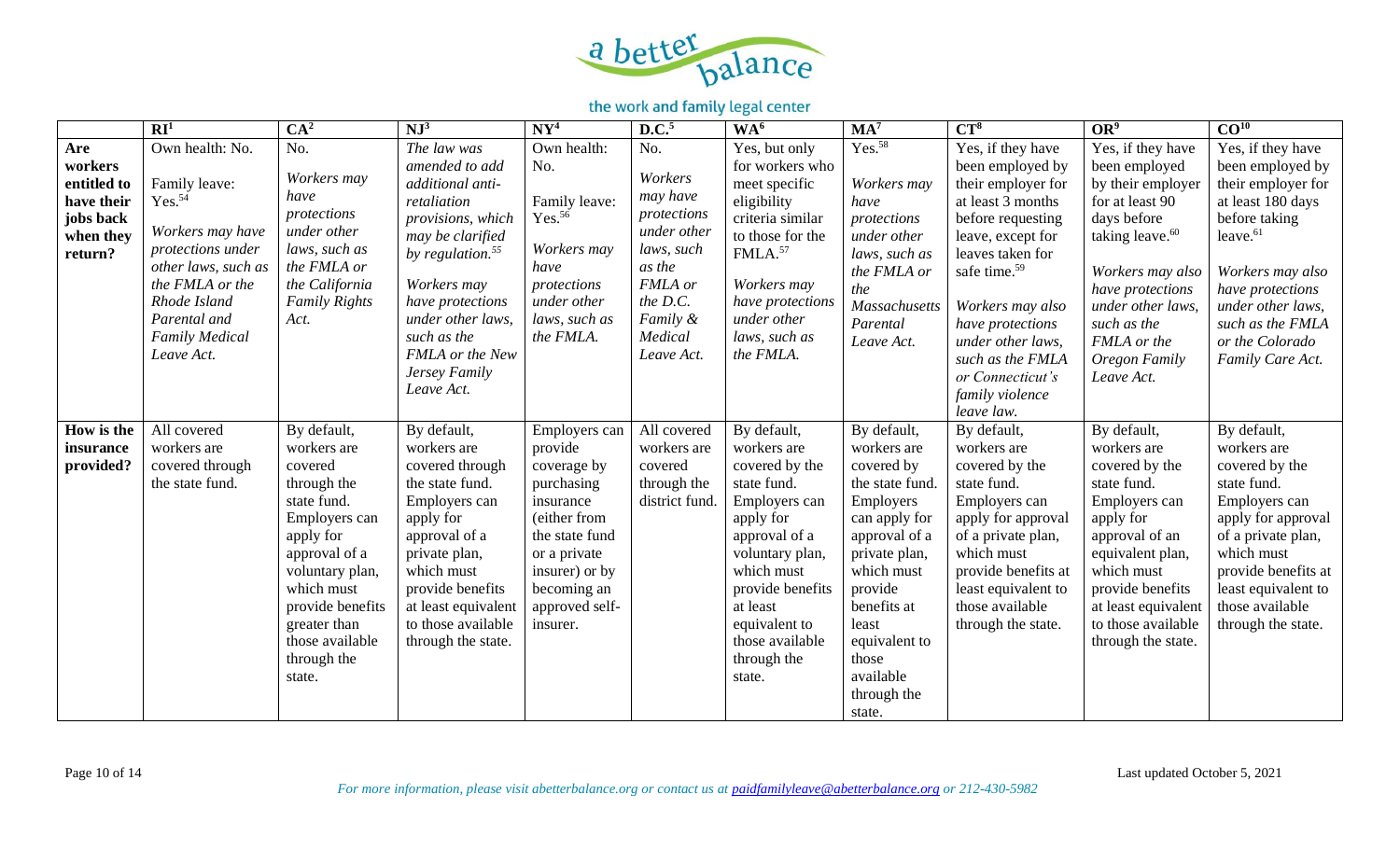

## the work and family legal center

*Hawaii* also has a temporary disability insurance (TDI) program, which provides benefits to most workers for up to 26 weeks (save for a 1-week waiting period) for any period of serious off-thejob illness or injury. To be eligible for benefits, workers must have been employed for at least 14 weeks, during each of which the worker worked at least 20 hours and earned at least \$400 in wages, during the 52 weeks immediately prior to the start of disability. This can combine income from more than one employer. Under the program, a worker receives 58% of a worker's average weekly wage up to a cap of about 70% of the statewide average weekly wage. Hawaii does not provide paid family leave.<sup>62</sup>

<sup>5</sup> D.C. Code Ann. § 32-541.01 *et seq.*

<sup>6</sup> Wash. Rev. Code *et seq.* 50A.05.005.

<sup>7</sup> Mass. Gen. Laws ch. 175M, § 1 *et seq.*

<sup>8</sup> Conn. Legis. Serv. P.A. 19-25 (S.B. 1). The law is only partially codified. For the full text of the law, see [https://www.cga.ct.gov/2019/lcoamd/pdf/2019LCO09302-R00-AMD.pdf.](https://www.cga.ct.gov/2019/lcoamd/pdf/2019LCO09302-R00-AMD.pdf)

<sup>9</sup> See Or. Enrolled House Bill 2005 (HB 2005-B). The law is only partially codified. For the full text of the law, see [https://olis.oregonlegislature.gov/liz/2019R1/Downloads/MeasureDocument/HB2005/Enrolled.](https://olis.oregonlegislature.gov/liz/2019R1/Downloads/MeasureDocument/HB2005/Enrolled)

<sup>10</sup> The law is not yet codified. For the full text of the law, see [https://www.sos.state.co.us/pubs/elections/Initiatives/titleBoard/filings/2019-2020/283Final.pdf.](https://www.sos.state.co.us/pubs/elections/Initiatives/titleBoard/filings/2019-2020/283Final.pdf)

<sup>11</sup> In 2020, New Jersey's law was amended to specify that TDI and FLI can be used in the event of a state of emergency declared by the Governor (or when the Commissioner of Health or other public health authority has indicated that one is needed) when a worker or a family member has an illness caused by an epidemic of a communicable disease, has a known or suspected exposure to the communicable disease, or is taking efforts to prevent spread of the communicable disease, the worker or family member requires in-home care or treatment due to the issuance of a determination by a healthcare provider or a public health authority that the worker's or family member's presence in the community may jeopardize the health of others, and said healthcare provider or public health authority recommends or directs the worker or family member to isolate or quarantine as a result of suspected exposure to a communicable disease.

<sup>12</sup> Under an emergency law, special TDI and/or paid family leave benefits may be available to certain workers when they or their minor child is subject to a mandatory or precautionary order of quarantine or isolation due COVID-19. For more information, consult our fact sheet [https://www.abetterbalance.org/resources/fact-sheet-new-york-states-paid-sick-leave-legislation/.](https://www.abetterbalance.org/resources/fact-sheet-new-york-states-paid-sick-leave-legislation/)

<sup>13</sup> The statute explicitly includes miscarriage and stillbirth as serious health conditions. In addition, the law provides specific protections for pre-natal medical care.

<sup>14</sup> Connecticut's law also specifies that leave can be taken to be an organ or bone marrow donor. This purpose may also be covered under other paid family and medical leave laws.

<sup>15</sup> California, New Jersey, and Rhode Island also provide some coverage for previously covered workers who have a qualifying need for family or medical leave while they are unemployed, while New York and Hawaii also provide some coverage for previously covered workers who have a qualifying need related to the worker's own health. Details vary by state. States that aren't currently implementing their programs will also likely provide s coverage for previously covered workers during unemployment, though final regulations will be needed to specify details.

<sup>16</sup> For a list of exceptions, visit [http://www.wcb.ny.gov/content/main/coverage-requirements-db/db-coverage-required.jsp.](http://www.wcb.ny.gov/content/main/coverage-requirements-db/db-coverage-required.jsp)

<sup>17</sup> Note that no state law covers federal employees.

<sup>18</sup> If a worker was unemployed and actively seeking work for at least 60 days of a quarter or quarters during the base period, that quarter or quarters is excluded from the base period and an equal number of quarters from period immediately prior to the base period are substituted.

 $19$  Employees who are regularly in the employment of a single employer on a work schedule that is less than the employer's normal work week become eligible for disability leave benefits on the 25<sup>th</sup> day of such employme  $^{20}$  From August 1, 2021 through June 30, 2023, employees whose leave begins in 2021 through March 31, 2022 and who do not meet the hours worked requirement but are otherwise eligible for paid family and medical leave may be eligible for pandemic leave assistance employee grants; individuals who do not meet the hours worked requirement because of an employment separation due to misconduct or a voluntary separation (unrelated to COVID-19) are not eligible.

<sup>21</sup> Workers with multiple jobs may choose to take leave from one job or multiple jobs. However, if a worker chooses to continue working at an additional job or jobs during leave, wages earned from the additional job or jo not be considered when calculating the worker's weekly benefit.

<sup>22</sup> This list covers family members for whom a worker can take leave to care for when they are seriously ill. Paid family leave can also be used to address certain needs arising from the active duty military service of a spouse, domestic partner, child, or parent.

<sup>1</sup> R.I. Gen. Laws § 28-39-1 *et seq.*

<sup>&</sup>lt;sup>2</sup> Cal. Unemp. Ins. Code § 2601 *et seq.* San Francisco has enacted a municipal law that grants additional benefits for parental leave for many workers.

<sup>3</sup> N.J. Stat. Ann. § 43:21-25 *et seq.*

<sup>4</sup> N.Y. Workers' Comp. Law § 200 *et seq.* For more information on New York's paid family leave law, visit [FamilyLeaveWorks.org.](https://www.abetterbalance.org/family-leave-works-new-york/)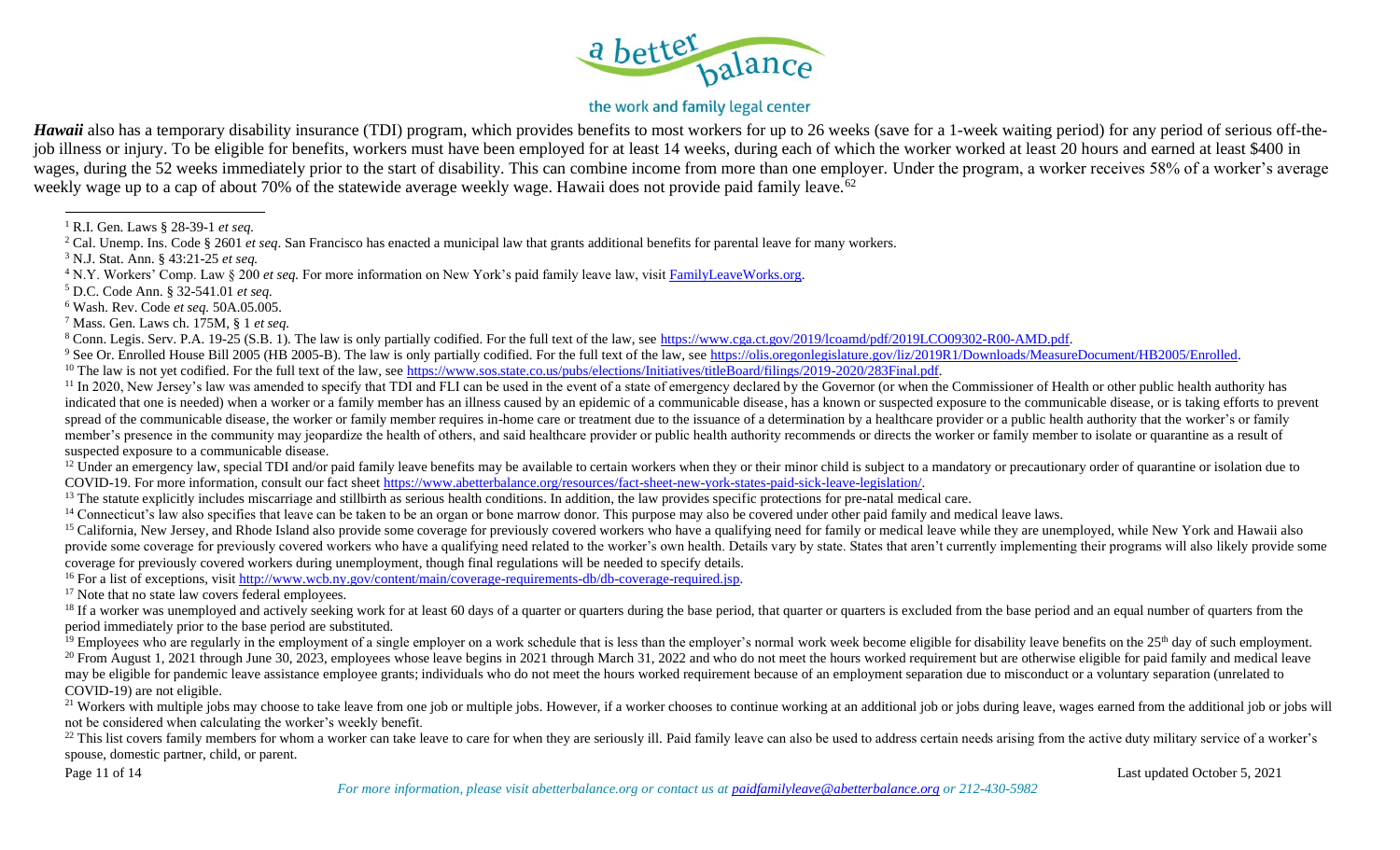

## the work and family legal center

<sup>23</sup> This list covers family members a worker can take leave to care for when they are seriously ill. Paid family leave can also be used to address certain needs arising from the active duty military service of a worker's domestic partner, child, or parent.

 $^{24}$  The definition of domestic partner includes any person who is at least 18 years old and "is dependent upon the employee for support as shown by either unilateral dependence or mutual interdependence, as evidenced b nexus of factors including, but not limited to, common ownership of real or personal property, common householding, children in common, signs of intent to marry, shared budgeting, and the length of the personal relationshi with the employee . . . ."

<sup>25</sup> The definition of domestic partner includes any person who is at least 18 years old and "is dependent upon the covered individual for support as shown by either unilateral dependence or mutual interdependence that is evidenced by a nexus of factors including, but not limited to: (A) common ownership of real or personal property; (B) common householding; (C) children in common; (D) signs of intent to marry; (E) shared budgeting; and (F the length of the personal relationship with the covered individual . . . ."

<sup>26</sup> This list covers family members a worker can take leave to care for when they are seriously ill. Paid family leave can also be used to address certain needs arising from the active duty military service of a worker's child, or parent. Note that safe time can only be used when the worker, not a family member, is a victim of domestic violence.

<sup>27</sup> Workers can also take leave to care for the spouse or registered domestic partner of the worker's parent, sibling, grandparent, and grandchild. This list covers family members a worker can take leave to care for when seriously ill. Paid leave under the law can also be used as safe leave to address certain medical and non-medical needs arising out of the worker or the worker's minor child or dependent being a victim of domestic violence harassment, sexual assault, or stalking.

<sup>28</sup> The law's definition of domestic partner does not require registration. The definition of domestic partner includes any person who is at least 18 years old and "(a) who is of the same gender as the employee; (b) With employee has shared an exclusive, committed relationship for at least one year with the intent for the relationship to last indefinitely; (c) Who is not related to the employee by blood to a degree that would prohibit marr pursuant to section 14-2-110, C.R.S.; and (d) Who is not married to another person."

 $^{29}$  The state sets the premium based on a formula set by statute and not to exceed 1.5% of wages (with premiums not applying to wages above an amount based on a formula set by statute).

<sup>30</sup> These percentages are based on participation in the state plan. If an employer chooses a private plan, employees can only be required to contribute as much as they would have contributed to the state plan; these emplo only be required to contribute if a majority of employees agree to the private plan before it goes into effect. See [https://myleavebenefits.nj.gov/labor/myleavebenefits/employer/index.shtml?open=PrivatePlan.](https://myleavebenefits.nj.gov/labor/myleavebenefits/employer/index.shtml?open=PrivatePlan)

 $31$  A self-employed individual who elects coverage is required to pay the full cost of TDI and PFL premiums. An employer not covered by the law who elects coverage is required to pay the portion of the premium not covere wages withheld from workers.

 $32$  A self-employed individual who elects coverage is only required to pay the portion of the premium required from workers.

<sup>33</sup> Employers with 50-150 employees who must pay all of the premiums or employers with fewer than 50 employees who choose to cover the employee portion of the premium may apply to receive certain grants from the state. While funds are available and until June 30, 2023, employers with 150 or fewer employees who pay all premiums and have an employee who has received or will receive a pandemic leave assistance employee grant may apply for pandemic leave assistance grants.

<sup>34</sup> The initial total premium for both family and medical leave will be set at 0.4% of employees' wages, one third of which shall be associated with family leave and two thirds of which shall be associated with medical le state will set the premium in subsequent years based on a formula set by statute. In addition, the state will set the maximum wages subject to premium contributions based on the maximum wages subject to social security taxation. Employers may choose to cover all or part of employees' share of the premium for family and/or medical leave.

<sup>35</sup> A self-employed individual who elects coverage is required to pay the full cost of family and medical leave premiums.

<sup>36</sup> For purposes of determining the number of employees, self-employed people who are part of the employer's workforce are considered employees if self-employed people make up more than fifty percent of the employer's workforce.

<sup>37</sup> The state will set the premium not to exceed 0.5% of wages (with premiums not applying to wages above the Social Security contribution base).

<sup>38</sup> Employers with less than 25 employees may apply to receive certain grants if they elect to pay the employer contribution.

<sup>39</sup> A self-employed individual or an employee of a local government who elects coverage is only required to pay 50% of the premium.

<sup>40</sup> For the calendar year of 2025 and each calendar year thereafter, the state will set the premium based on a formula set by statute and not to exceed 1.2% of wages (with premiums not applying to wages above the Social S contribution base).

<sup>41</sup> In addition, workers may also be entitled to a dependency allowance for minor children or adult children who are incapacitated due to physical or mental illness.

<sup>42</sup> Very low-wage workers receive a fixed benefit amount set by statute, which may result in higher wage replacement rates.

<sup>43</sup> Workers with less than a year of total covered employment will receive a smaller benefit, pro-rated based on the numbers of weeks the worker has worked in covered employment.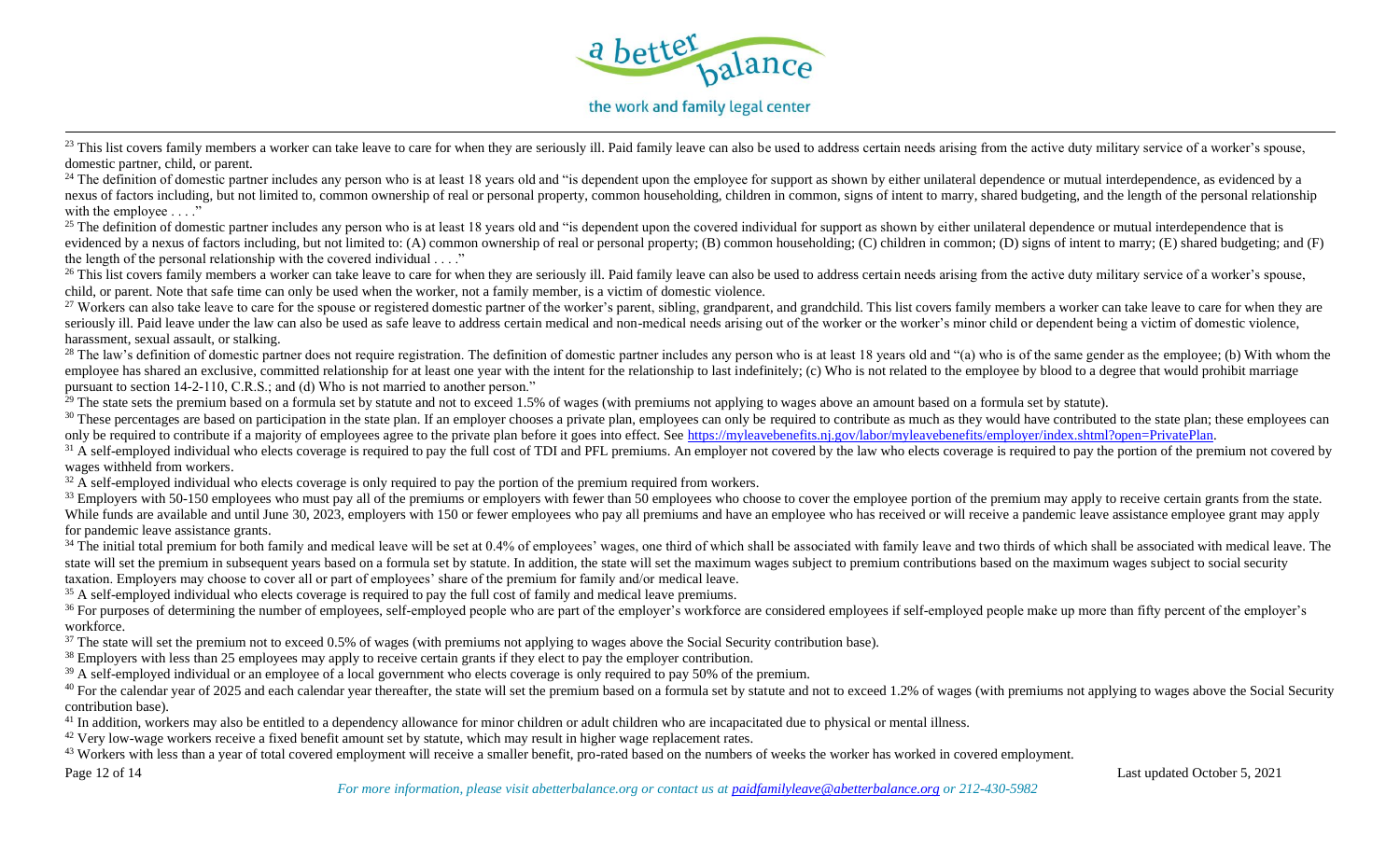

### the work and family legal center

<sup>44</sup> While technically there is no time limit on receiving benefits, workers cannot receive benefits worth more than 30 times their weekly benefit rate in a year, in effect limiting workers to 30 weeks per year.

 $^{45}$  While technically there is no time limit on receiving benefits, workers cannot receive benefits worth more than 52 times their weekly benefit rate for any continuous period of disability, in effect limiting workers per continuous period of disability.

 $\frac{46}{16}$  In addition, no worker can receive benefits worth more than 26 times their weekly benefit amount in a year.

<sup>47</sup> Between October 1, 2021 and September 30, 2022, workers may be able to receive benefits for up to 2 weeks for leave in relation to pre-natal medical care and for a combined total of up to 6 weeks for medical leave and in relation to pre-natal medical care.

<sup>48</sup> Starting October 1, 2022, the number of weeks of benefits available will depend on the amount of money available in the paid leave fund. As a baseline, the program will provide benefits for up to 2 weeks for workers' health, up to 6 weeks to care for a seriously ill relative, and up to 8 weeks to bond with a new child, up to a combined total of 8 weeks for workers with more than one need for leave. If funds allow, the maximum weeks of benefits will increase in increments above this baseline according to a set formula, up to 12 weeks for each purpose and a combined total of 12 weeks for workers with more than one need for leave (or up to a combined total 14 weeks of benefits for workers with certain pregnancy-related health needs who need leave for more than one purpose).

<sup>49</sup> Technically, workers are entitled to medical leave benefits for up to 12 times their typical workweek hours. As noted above, medical leave may be extended by an additional 2 weeks (2 times a worker's typical workweek hours) if the worker experiences a serious health condition with a pregnancy that results in incapacity.

 $50$  Technically, workers are entitled to family leave benefits for up to 12 times their typical workweek hours.

 $51$  Technically, workers are entitled to up to a cumulative 16 times the worker's typical workweek hours of family and medical leave in a 52-week period or up to a cumulative 18 times the worker's typical workweek hours family and medical leave in a 52-week period if the worker experiences a serious health condition with a pregnancy that results in incapacity.

 $52$  The 7-day unpaid waiting period will not apply when a worker uses TDI in the event of a state of emergency declared by the Governor (or when the Commissioner of Health or other public health authority has indicated t one is needed) because the worker has an illness caused by an epidemic of a communicable disease, has a known or suspected exposure to the communicable disease, or is taking efforts to prevent spread of the communicable disease, the worker requires in-home care or treatment due to the issuance of a determination by a healthcare provider or a public health authority that the worker's presence in the community may jeopardize the health of o and said healthcare provider or public health authority recommends or directs the worker to isolate or quarantine as a result of suspected exposure to a communicable disease. Additionally, the 7-day unpaid waiting period w not apply when a worker uses TDI in the event of organ or bone marrow donation.

 $53$  The unpaid waiting period is waived for claims filed between October 1, 2021 and the 365<sup>th</sup> day after the end of the public health emergency. The COVID-19 public health emergency was declared on March 11, 2020 pursu to Mayor's Order 2020-046 and has been extended several times. For the text of Mayor's Order 2020-046, see

[https://mayor.dc.gov/sites/default/files/dc/sites/mayormb/release\\_content/attachments/MO.DeclarationofPublicHealthEmergency03.11.20.pdf.](https://mayor.dc.gov/sites/default/files/dc/sites/mayormb/release_content/attachments/MO.DeclarationofPublicHealthEmergency03.11.20.pdf) For the latest orders from the mayor regarding the public health emergency, see [https://coronavirus.dc.gov/healthguidance.](https://coronavirus.dc.gov/healthguidance)

 $54 \text{ Å}$  worker returning from TCI leave must be restored to the worker's prior position or "a position with equivalent seniority, status, employment benefits, pay, and other terms and conditions of employment including benefits and service credits that the employee had been entitled to at the commencement of leave." Workers who receive health insurance through their employers are entitled to continuation of those benefits while on TCI. <sup>55</sup> Additionally, the law specifies that job-protected leave can be taken to be an organ or bone marrow donor.

<sup>56</sup> A worker returning from PFL must be restored to the worker's prior position or "a comparable position with comparable employment benefits, pay and other terms and conditions of employment." Workers who receive health insurance through their employers are entitled to continuation of those benefits while on PFL.

<sup>57</sup> Workers are entitled to job protection under the state paid family and medical leave law only if they work for an employer with at least 50 employees, have been employed by that employer for at least 12 months, *and* worked for that employer for at least 1,250 hours during the 12-month period immediately preceding leave. A worker entitled to job protection under the law must be restored to the worker's prior position or "an equivalent" position with equivalent employment benefits, pay, and other terms and conditions of employment." Some highly paid employees may be subject to a very narrow exception. Workers who receive health insurance through their employers are entitled to continuation of those benefits while on leave *if* their employers would be required to continue benefits under the Family and Medical Leave Act.

<sup>58</sup> A worker returning from paid family or medical leave must be restored to the worker's prior position or "an equivalent position, with the same status, pay, employment benefits, length of service credit and seniority a date of leave." Workers who receive health insurance through their employers are entitled to continuation of those benefits while on paid family and medical leave.

<sup>59</sup> Through the law creating its paid leave program, Connecticut amended the Connecticut Family and Medical Leave Act (CTFMLA), which provides job protection, to cover essentially all private sector and state employees entitled to paid leave benefits except those receiving benefits for safe time purposes. Note that CTFMLA does not protect workers' health insurance. Workers receiving benefits for safe time purposes may have employment protections under Connecticut's family violence leave law.